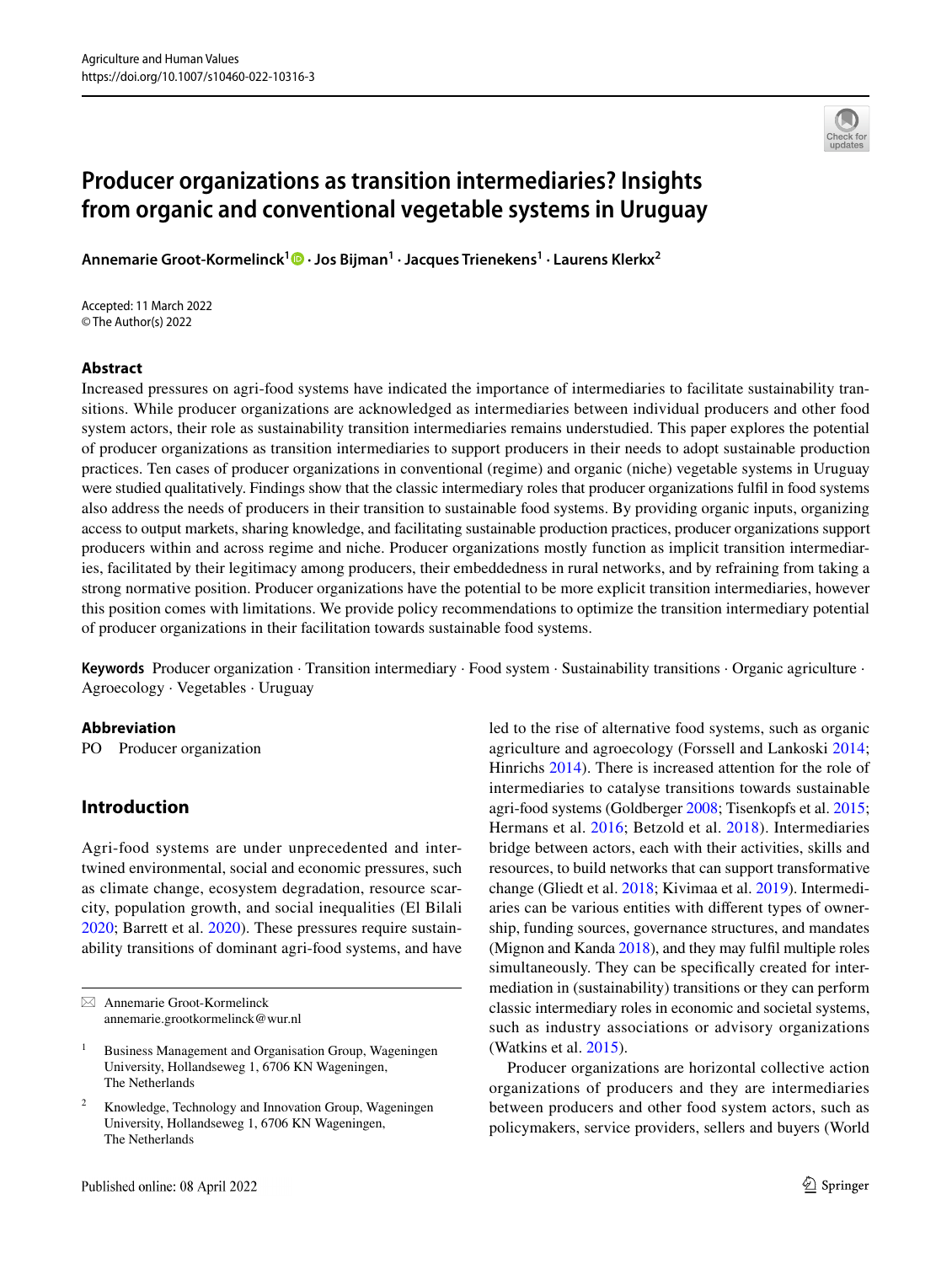Bank [2007\)](#page-23-2). Producer organizations can be formal or informal, and they difer in size, type of members, objectives and values, internal governance and other organizational characteristics (Bijman and Hanisch [2020\)](#page-19-2). The last decade has seen an increased academic interest in producer organizations, from diferent disciplines (Grashuis and Su [2019](#page-20-5)). One literature stream focuses on the economic performance and impact of producer organizations, such as linking smallholder producers to global value chains through collective commercialization (Shiferaw et al. [2011](#page-22-0)). Another literature stream focuses on the 'more-than-economic' functions of producer organizations in providing material and immaterial benefts to members and local communities (Emery et al. [2017](#page-20-6)), for instance through contributing to sustainability movements and organizing alternative food networks (Anderson et al. [2014](#page-19-3)).

Producer organizations fulfl various classic intermediary roles in the day-to-day functioning of food systems (Poulton et al. [2010](#page-22-1)), for example as intermediary between producers and buyers in diferent value chains (Groot Kormelinck et al. [2019\)](#page-20-7), as orchestrators of agricultural clusters (Ramirez et al. [2018\)](#page-22-2), as part of agri-service hubs (Kilelu et al. [2017](#page-21-3)), and as connectors in agricultural innovation systems (Yang et al. [2014\)](#page-23-3). However, to the best of our knowledge, the intermediary roles of producer organizations in a food system sustainability transition context have not been studied. Thus, whilst producer organizations are acknowledged classic intermediaries in food systems, it is not yet known to what extent they also act as so-called *transition intermediaries* (Kivimaa et al. [2019\)](#page-21-1) to support their member producers in sustainability transitions.

To address this gap, the aim of this paper is to explore the (potential) roles of producer organizations as transition intermediaries. A broad interpretation of sustainability transitions is taken, including both incremental and transformative transitions. This implies that we explore how producer organizations as intermediaries support their member producers to optimize production practices in their current food system or undergo a transition from one system to the other. By taking the producer organization as the unit of analysis, a qualitative study is conducted of ten cases of producer organizations in the conventional and organic vegetable systems in Uruguay. We describe the various classic intermediary roles that producer organizations fulfl in food systems and show how these roles support sustainable production practices within and across two food systems. Subsequently, we discuss how these roles address the needs of producers to adopt sustainable production practices, and we explore the characteristics and limitations of producer organizations as transition intermediaries.

Vegetable systems in Uruguay provide a relevant research context. The vegetable sector is the second largest agricultural sector in number of producers and laborers.

The sector is characterized by small family farm producers, and is pivotal for domestic food security (Dogliotti et al. [2014](#page-20-8); Ackermann [2014](#page-19-4)). Uruguay's conventional vegetable systems are under high socio-economic and environmental pressures, which led many conventional producers to collapse. Latest census data showed that the number of conventional vegetable producers has declined with more than fifty percent between 2000 and 2011 (Rossing et al. [2020;](#page-22-3) DIEA-MGAP [2011\)](#page-20-9). Uruguay's organic vegetable systems have developed as a sustainable alternative to the conventional systems. With an increased consumer demand for organic vegetables, and higher and more stable prices for producers, organic vegetable systems have gradually developed over the past thirty years (Gazzano and Gómez Perazzoli [2017](#page-20-10); Groot Kormelinck et al. [2019\)](#page-20-7).

This paper aims to make contributions to both literature on producer organizations and on intermediaries in food system sustainability transitions. First, we conceptualize producer organizations as organizations that perform multiple roles within and across food systems. To address recent calls in literature on producer organizations (e.g. Forney and Häberli [2017;](#page-20-11) Papaoikonomou and Ginieis [2017;](#page-22-4) Stock et al. [2014\)](#page-22-5), this paper moves beyond the dichotomy in most of the literature, where producer organizations are studied either from only an economic perspective or from only a social and political perspective. We empirically show that diferent producer organizations fulfl various roles in both conventional and alternative food systems, which bridge across economic and social and political perspectives.

Second, this paper contributes to the literature on producer organizations by exploring the potential of producer organizations as transition intermediaries. We show that intermediary roles of producer organizations not only take place within their current food system, but also facilitate transitions by supporting sustainable production practices from one system to the other. In addition, we assess producer organizations using four intermediary characteristics, and we discuss their contributions and limitations as transition intermediaries. This advances the understanding of intermediary roles of producer organizations in food systems, which is important considering the increased need for producer organizations to respond to sustainability challenges of their members and improve their capabilities in supporting transitions (Lucas et al. [2019](#page-21-4))*.*

Third, our examination of the producer organization as a specifc type of transition intermediary also adds to the rapidly growing literature on transition intermediaries (e.g. Kivimaa et al. [2019\)](#page-21-1). This paper responds to critique in the literature on intermediaries that, without sufficiently detailing the type of intermediary, mismatches arise between what is expected and what is actually done (Mignon and Kanda [2018](#page-21-2)).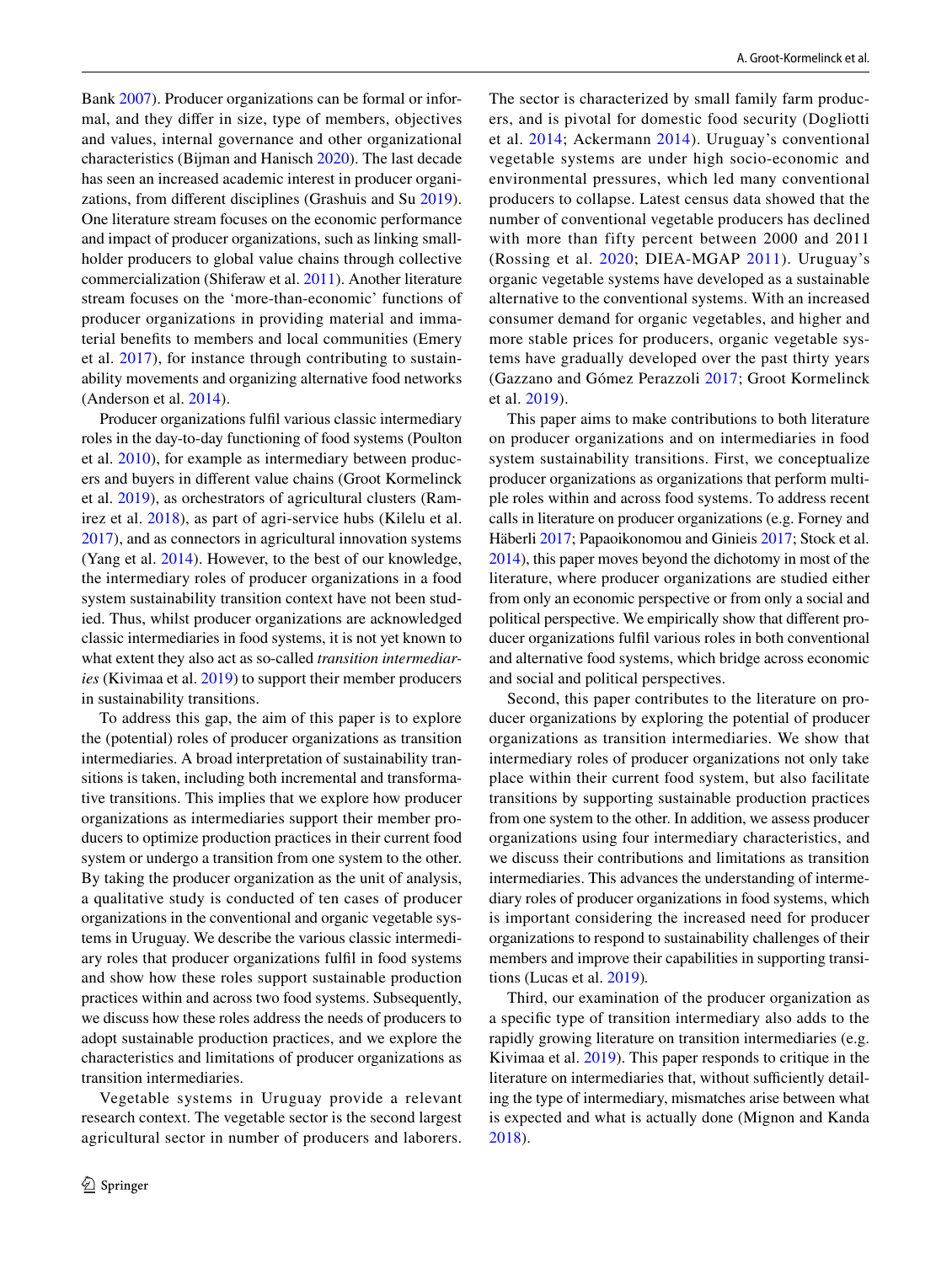# **Theoretical framework**

The theoretical framework consists of three sections. The frst section applies the literature on sustainability transitions to conventional and organic food systems. The second section focuses on producer organizations by discussing the two main literature stream on producer organizations, and by describing four classic intermediary roles of producer organizations in food systems. The third section provides the distinct literature on transition intermediaries by outlining roles and characteristics of transition intermediaries.

## **Sustainability transitions in food systems**

#### **Conventional and organic food systems**

Food systems consist of interactions between actors (e.g. producers, retailers, consumers), networks (e.g. local food networks), institutions (e.g. food safety standards, innovation support policies) and infrastructures (e.g. farms, distribution centres) (Hinrichs [2014](#page-21-0)), and contain a set of activities from production to processing, distribution, retailing and consumption (Ericksen [2008\)](#page-20-12)*.* Acknowledging the importance of institutions and infrastructures, we follow Gaitán-Cremaschi et al. [\(2019](#page-20-13)) in operationalizing food systems into three components: (1) production; (2) value chain; and (3) institutional support.<sup>[1](#page-2-0)</sup> Two archetype food systems form the context of our study: conventional and organic vegetable systems. Recognizing the diversity in practices in conventional and organic food systems, $<sup>2</sup>$  $<sup>2</sup>$  $<sup>2</sup>$  we will now describe different</sup> practices in both types of food systems.

Conventional food systems consist of production systems that focus on input–output efficiency—reached through intensification by using synthetic seeds, fertilizers and pesticides (Garibaldi et al. [2017;](#page-20-14) Levidow et al. [2014\)](#page-21-5). Produce may be commercialized in a variety of value chains. Whereas commercialization in global, industrialized value chains is often emphasized, commercialization may also occur in domestic value chains, such as sales to national supermarkets (Gibbon et al. [2008;](#page-20-15) Trienekens [2011\)](#page-23-4). Institutional support is provided by diferent actors, such as extension services, R&D and public policies. Such support is for instance directed towards the development of new inputs, training on improving output efficiency, subsidies for commodity crops, and sectoral support policies (Darnhofer [2014](#page-19-5)). Conventional food systems are widely criticized for producing unfavourable environmental and social outcomes (Buttel [2006;](#page-19-6) McMichael [2005](#page-21-6)).

Organic food systems compare favourably against conventional systems across many environmental and socioeconomic sustainability indicators (Reganold and Wachter [2016](#page-22-6)). There is a huge diversity in practices and principles within organic systems, with gradients in sustainability (Pretty [2008;](#page-22-7) Shennan et al. [2017\)](#page-22-8). Production practices may range from input substitution, whereby synthetic inputs are replaced for organic inputs, to the use of biodiversity ecosystem services in more holistic production systems (Ollivier et al. [2018;](#page-22-9) Tittonell et al. [2016\)](#page-23-5). Commercialization may occur in global or domestic value chains, but also in local, short value chains with direct producer–consumer relations (Renting et al. [2003;](#page-22-10) Sonnino and Marsden [2006](#page-22-11)). Institutional support can be provided by actors from the conventional system, but also by dedicated NGOs and grassroots and sustainability movements oriented towards organic and agroecology (Anderson et al. [2019;](#page-19-7) Hinrichs [2014\)](#page-21-0).

#### **Transitions towards sustainable food systems**

Food system transitions are often studied through the classifcation of niches and socio-technical regimes. Niches are considered protected spaces where alternative systems emerge, whereas regimes refer to existing sets of relatively stable practices, technologies and institutions (Geels [2019](#page-20-16); Melchior and Newig  $2021$ .<sup>3</sup> Niches may induce system transitions by proposing alternatives to regimes, and replace or alter regimes (Bui [2021](#page-19-8); Bui et al. [2016;](#page-19-9) Elzen et al. [2017](#page-20-17)). Niches may follow incremental strategies to ft-and-conform niches to the existing regime, or radical strategies to

<span id="page-2-0"></span> $1$  The production component refers to the farm structure and set of agricultural practices, and may comprise of cropping and livestock systems that interact with the environment (Le Gal et al. [2011](#page-21-8)). The value chain component refers to the set of actors and activities that bring a basic agricultural product from production to fnal consumption, whereby each stage (e.g. processing, packaging, and distribution) adds value to the product (Trienekens [2011\)](#page-23-4). The institutional support component refers to structures that support producers and value chain actors to obtain knowledge, skills, capabilities and technologies, which may be provided by public policy, research institutes and extension services (Edler and Fagerberg [2017\)](#page-20-18).

<span id="page-2-1"></span><sup>&</sup>lt;sup>2</sup> In recent years, food systems have been classified based on sustainability practices that combine biotechnical functioning of farm systems with socio-economic contexts. For diferent classifcations, see Gaitán-Cremaschi et al. [\(2019](#page-20-13)), Shennan et al. ([2017\)](#page-22-8), and Therond et al. [\(2017](#page-22-12)). Besides a conventional food system, these classifcations include several alternative food systems. Such alternative systems are all organic but difer in production practices, type of value chains and wider food systems context (Plumecocq et al. [2018](#page-22-13)).

<span id="page-2-2"></span><sup>&</sup>lt;sup>3</sup> The classification of niches and regimes in the study of transitions has become prominent in key conceptual approaches: Multi-level perspective, strategic niche management, transition management, and technological innovation systems (see Markard et al. [2012;](#page-21-9) Köhler et al. [2019\)](#page-21-10). The literature on food system transitions and transition intermediaries mostly uses the conceptual approaches of multi-level perspective and strategic niche management (Kivimaa et al. [2019;](#page-21-1) El Bilali [2020](#page-20-0)).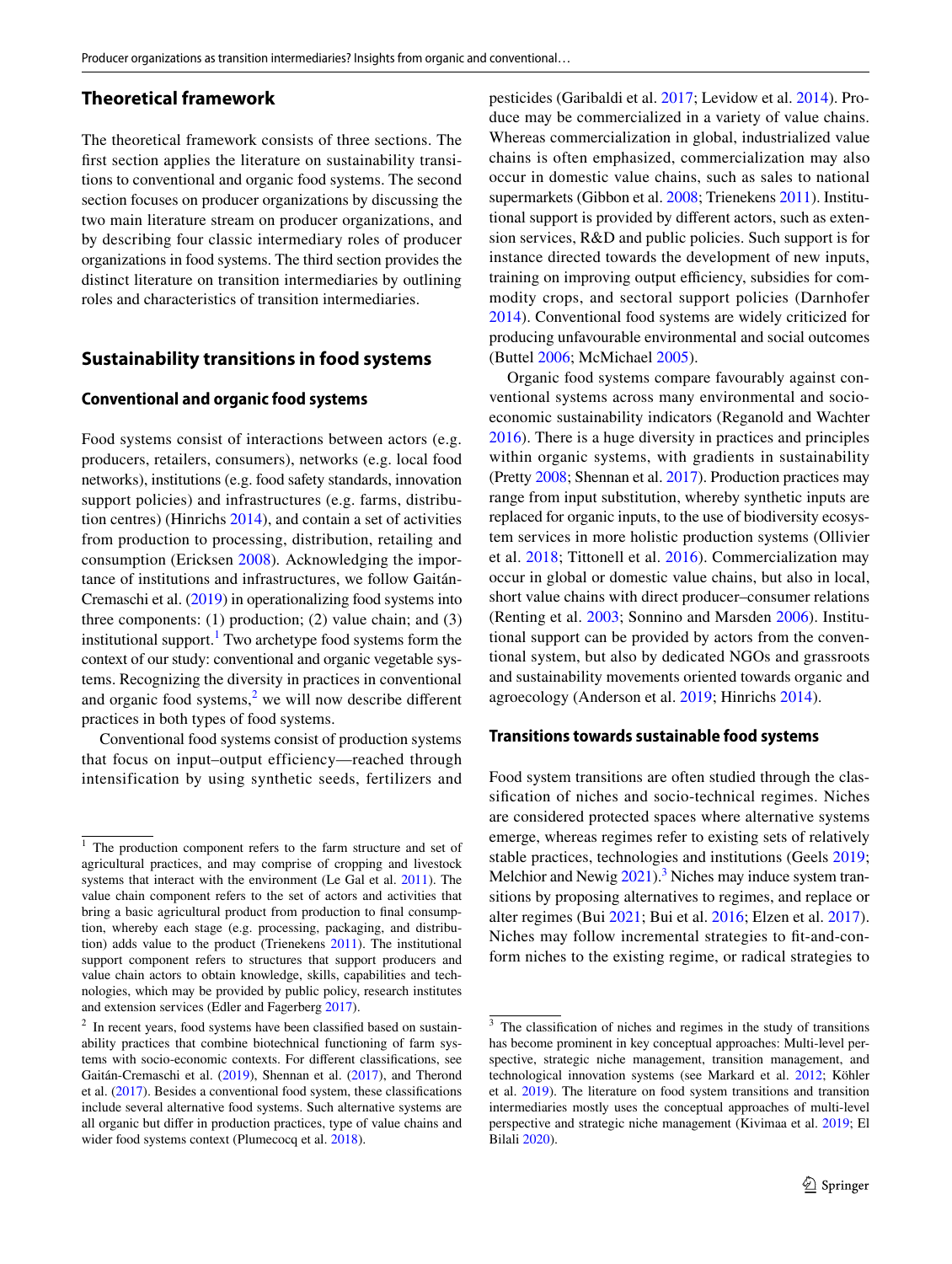stretch-and-transform regimes (Smith and Raven [2012\)](#page-22-14). System transitions may also rely on regime actors that change regimes from within, for instance by reorienting towards niche innovations (Ingram [2015;](#page-21-11) Runhaar et al. [2020](#page-22-15)). To match the empirical context of Uruguay, we classify conventional as regime, and organic as niche. Such classifcation is also found in other studies (e.g. Bui et al. [2016](#page-19-9); Smith [2006,](#page-22-16) [2007](#page-22-17)). Nonetheless we acknowledge that in some contexts, organic has moved out of its niche and is appropriated or captured by the regime (Darnhofer et al. [2010\)](#page-19-10), although considerable variation exists (Nikol and Jansen [2021](#page-22-18)).

Transitions to sustainable food systems generally take place over a considerable period of time (10–20 years or longer). They may occur through diferent transition pathways that include sustainability in production, and socioeconomic and institutional policy practices connected to various food system components (Meynard et al. [2017](#page-21-12); Marsden [2013](#page-21-13)).<sup>[4](#page-3-0)</sup> Producers may adopt sustainable production practices within the current food system, or undergo a transition from one system to the other. For instance, producers may adopt sustainable production practices within their conventional food system by lowering the use of synthetic inputs in integrated pest management systems (Pretty and Bharucha [2015\)](#page-22-19), thereby following incremental, sustainable intensifcation pathways (Struik and Kuyper [2017](#page-22-20); Weltin et al. [2018](#page-23-6)). Producers may also convert from conventional to organic systems by replacing synthetic inputs by organic inputs in input-substitution systems (Lamine [2011\)](#page-21-14). In addition, producers may adopt sustainable production practices within organic systems, for instance by moving from input substitution to the adoption of ecosystem services (Bommarco et al. [2013](#page-19-11); Tittonell et al. [2016](#page-23-5))—thereby following more transformative (agro)ecological pathways (Dumont et al. [2020](#page-20-19); Wezel et al. [2020](#page-23-7)).

Depending on the sustainable production practices they adopt and transition pathways they follow, producers need diferent kinds of support related to the various food system components. Producers need access to non-synthetic seeds, fertilizers and pesticides. They may also need knowledge and skills on crop diversifcation and rotation, biological pest control, management of soil fertility and nutrients, and conservation of energy, water, biodiversity, and landscape (Shennan et al. [2017;](#page-22-8) Therond et al. [2017](#page-22-12)). Knowledge and skills may be needed about how to add sustainability value to products, and commercialize these successfully in value chains, for instance through selling to traditional regime actors or by creating new markets such as organic street markets or boxing schemes (Anderson et al. [2019](#page-19-7); Morgan and Murdoch [2000\)](#page-22-21). For fulflling these needs, producers often need institutional support. Producers may participate in innovation projects, receive training and extension on sustainable production practices, and beneft from an established certifcation system and favourable sustainability policies (Hermans et al. [2016](#page-20-3); Laforge et al. [2017\)](#page-21-15). Producer organizations, as collective organizations of producers, may support producer members to meet their needs to adopt more sustainable practices.

#### **Producer organizations in food systems**

#### **Producer organizations**

Two streams of literature on producer organizations can be distinguished. The frst stream is rooted in organizational economics and focuses mostly on formal producer organizations, such as cooperatives, as object of study. Recent years have seen an increase in studies (for an overview, see for instance Bijman and Hanisch [2020;](#page-19-2) Grashuis and Su [2019](#page-20-5); Luo et al. [2020](#page-21-16)). Producer organizations are conceptualized based on their user-owned, user-controlled, and user-beneft principles (Dunn [1988](#page-20-20)). Studies use theoretical approaches from new institutional economics, with applications of transaction cost economics, property rights theory, and collective action theory (Cook [1995](#page-19-12)). Main topics under study are the evolution and survival of producer organizations (Cook [2018;](#page-19-13) Grashuis [2020\)](#page-20-21), the weak incentives for members to invest in their cooperative (Cook and Chaddad [2004](#page-19-14)), the performance of producer organizations as businesses (Grashuis and Su [2019](#page-20-5); Soboh et al. [2009](#page-22-22)), and internal governance structures of cooperatives (Bijman et al. [2014](#page-19-15)). Of particular policy and academic attention is the role of producer organizations in linking smallholder producers to modern value chains in developing and transition countries (Markelova et al. [2009](#page-21-17)).

The second stream is rooted in sociology and political economy and deals with a large variety of formal and informal producer organizations. Producer organizations are conceptualized based on the cooperative principles of

<span id="page-3-0"></span><sup>4</sup> Three main transition pathways are sustainable intensifcation, ecological intensifcation, and agroecological intensifcation. Although the boundaries among these pathways are not always clear-cut (Therond et al. [2017](#page-22-12)), general diferences are recognized. Sustainable intensifcation may include any intensifcation practice with a sustainability component, and is more general and widely used—often associated with more incremental transitions in regimes. Ecological intensifcation and agroecological intensifcation have more nuances and sharper defnitions, and focus on the role of nature in system design and synergies with livelihoods, food security and other system components, such as social, cultural and economic relations with food system actors based on principles of food sovereignty, justice, and fairness (for reviews, see Mockshell and Kamanda [2018;](#page-21-18) Tittonell [2014](#page-23-8); and Wezel et al. [2015\)](#page-23-9).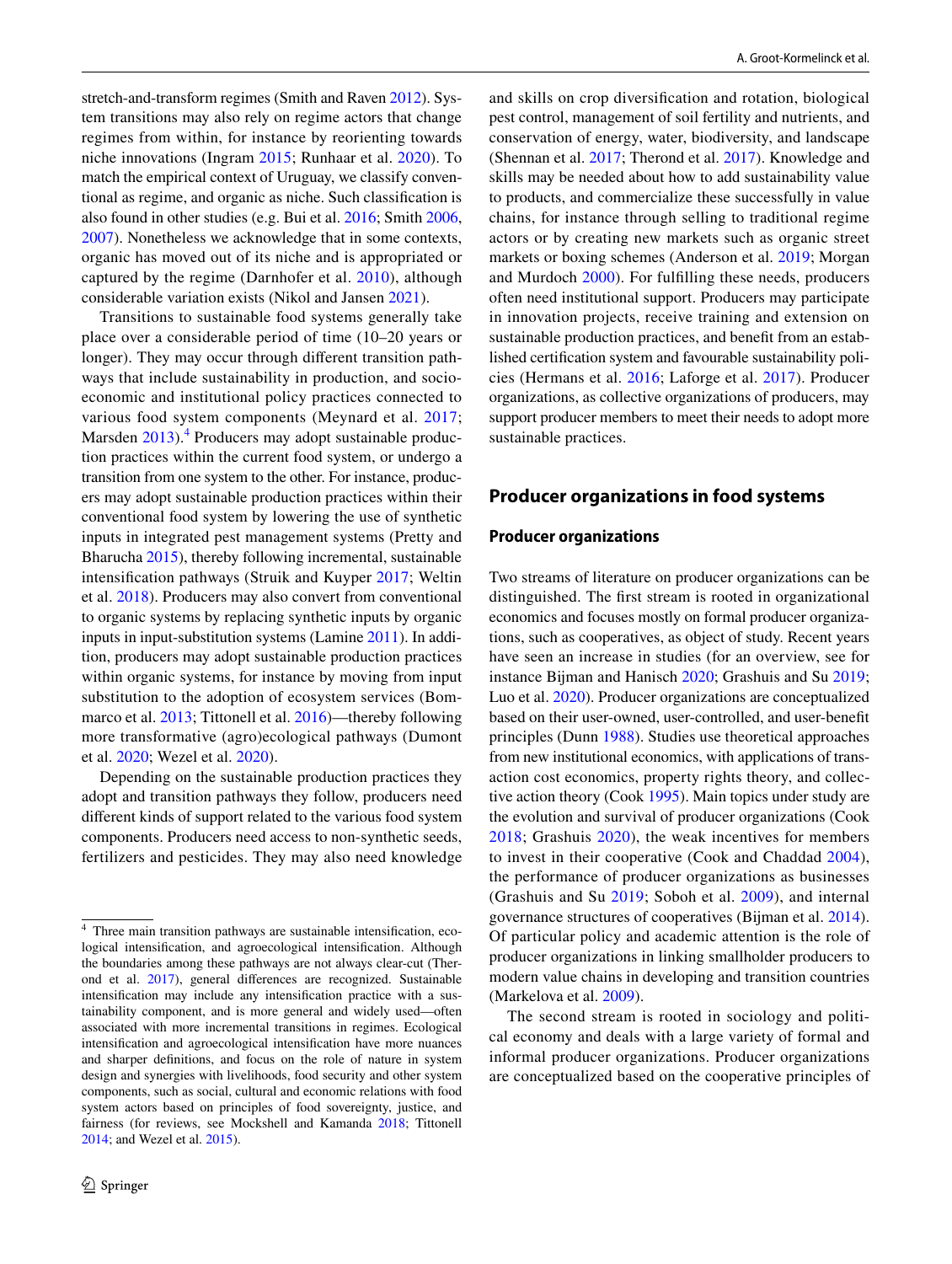the international cooperative alliance, $5$  which emphasize the democracy, solidarity, and autonomy principles that underpin (transformative) collective action. The last decade has seen an increase in studies on producer organiza-tions that contribute to alternative food systems.<sup>[6](#page-4-1)</sup> Studies use actor-network theory (e.g. Goodman [1999](#page-20-22)) and social capital theory (e.g. Tregear and Cooper [2016\)](#page-23-10), sometimes combined with political economy theories when dealing with grassroots sustainability movements and alternative food systems (Goodman et al. [2011](#page-20-23)). Main topics include the social, cultural, ethical and other values-based roles of producer organizations for their members and their communities, thereby promoting bottom-up agrarian-based, sustainable rural development (Marsden et al. [2002](#page-21-19); Ortiz-Miranda et al. [2010](#page-22-23)).

The two literature streams have often been positioned as a reductionist dichotomy, with each stream relying on a different logic for collective action. While in one stream the producer organization is conceptualized as a jointly-owned enterprise, in the other stream the producer organization is seen as a social, solidarity and community organization. Particularly the second stream positions itself opposite the frst stream by emphasizing the small size of the organization, the democratic and solidarity values, and the sustainability inherent in the organization. This second stream of literature often studies the role of producer organizations in short food supply chains, alternative food systems, and wider social movements (Anderson et al. [2014;](#page-19-3) Fonte and Cucco [2017;](#page-20-24) Mooney [2004](#page-22-24)). However, even within this stream, some authors doubt whether the alternative perspectives on collective action in food systems are truly diferent from the economic perspectives they challenge (e.g. Hinrichs [2003](#page-21-20); Papaoikonomou and Ginieis [2017\)](#page-22-4). In addition, scholars have argued against a reductionist and simplifed dichotomy, for instance by warning for romanticization (Stock et al. [2014](#page-22-5)).

Following a plea for converging perspectives in studies on producer organizations (Forney and Häberli [2017](#page-20-11)), we look for complementarity between the two streams and fnd three main areas of correspondence. First, both streams study social mechanisms that facilitate cooperation, often conceptualized as social capital. In the frst stream, researchers focus on trust (e.g. Groot Kormelinck et al. [2016\)](#page-20-25), and commitment (e.g. Cechin et al. [2013](#page-19-16)), whereas in the second stream social capital relates to embeddedness of producer organizations and their members in local communities and networks (e.g. Tregear and Cooper [2016](#page-23-10)). Second, both streams position producer organizations in a value chain by emphasizing their interdependence with other food system actors. In the frst stream, this is particularly shown in studies on how producer organizations operate and survive in increasingly complex global value chains (Markelova et al. [2009](#page-21-17)), whereas in the second stream, this is studied through local, short value chains, for instance by establishing direct producer–consumer relations (Papaoikonomou and Ginieis [2017](#page-22-4)). Studies that bridge across the streams show how both large producer organizations in mainstream food systems (De Herde et al. [2020;](#page-19-17) Forney and Häberli [2016,](#page-20-26) [2017\)](#page-20-11), and small producer organizations in alternative food systems, such as in organic (Groot Kormelinck e al. 2019), redesign and align economic activities with diferent social and sustainability objectives. Third, both streams study the impact of producer organizations on local communities as well as the contribution to wider rural development. For instance, a large number of studies in the frst stream investigate inclusiveness of producer organizations and the impact of membership on producer livelihoods and rural development outcomes, such as improvements in income, employment, food security and gender equality (Bijman and Wijers [2019](#page-19-18); Bizikova et al. [2020;](#page-19-19) Mwambi et al. [2020](#page-22-25)). In the second stream, benefts to community and rural development are at the core of all studies (Wynne-Jones [2017;](#page-23-11) Emery et al. [2017](#page-20-6)).

#### **Classic intermediary roles of producer organizations**

Given the complementarity in approaches that study roles of producer organizations in food systems, we suggest, based on a transversal reading of the literature, that producer organizations can perform up to four classic intermediary roles. First, producer organizations *provide market access* by operating as intermediaries in the value chain between producers and input suppliers or output buyers. Through pooling of resources, achieving economies of scale, increasing bargaining power, coordinating compliance to buyer requirements, bulking production, setting common quality standards, processing and packaging, producer organizations provide better market access for producers (World Bank [2007](#page-23-2)). Producer organizations may provide market access in efficiency-driven global value chains (Fałkowski et al. [2017](#page-20-27); Shiferaw et al. [2011\)](#page-22-0), or in local, short food chains through direct producer–consumer relations that are based on socioenvironmental values (Ajates Gonzalez [2017](#page-19-20); Anderson et al. [2014](#page-19-3)).

Second, producer organizations *facilitate production support* by operating as intermediaries between producers and providers of inputs and services, such as fnancial service providers, manufacturers of production inputs, research, knowledge and extension agencies (Poulton

<span id="page-4-0"></span><sup>5</sup> [www.ica.coop.](http://www.ica.coop) Retrieved, June 21, 2021.

<span id="page-4-1"></span><sup>&</sup>lt;sup>6</sup> Two special issues have been devoted to roles of producer organizations, particularly in their contributions to alternative food system initiatives: in the *Journal of Agriculture, Food Systems, and Community Development* (Anderson et al. [2014\)](#page-19-3), and the *Journal of Rural Studies* (Emery et al. [2017](#page-20-6))*.*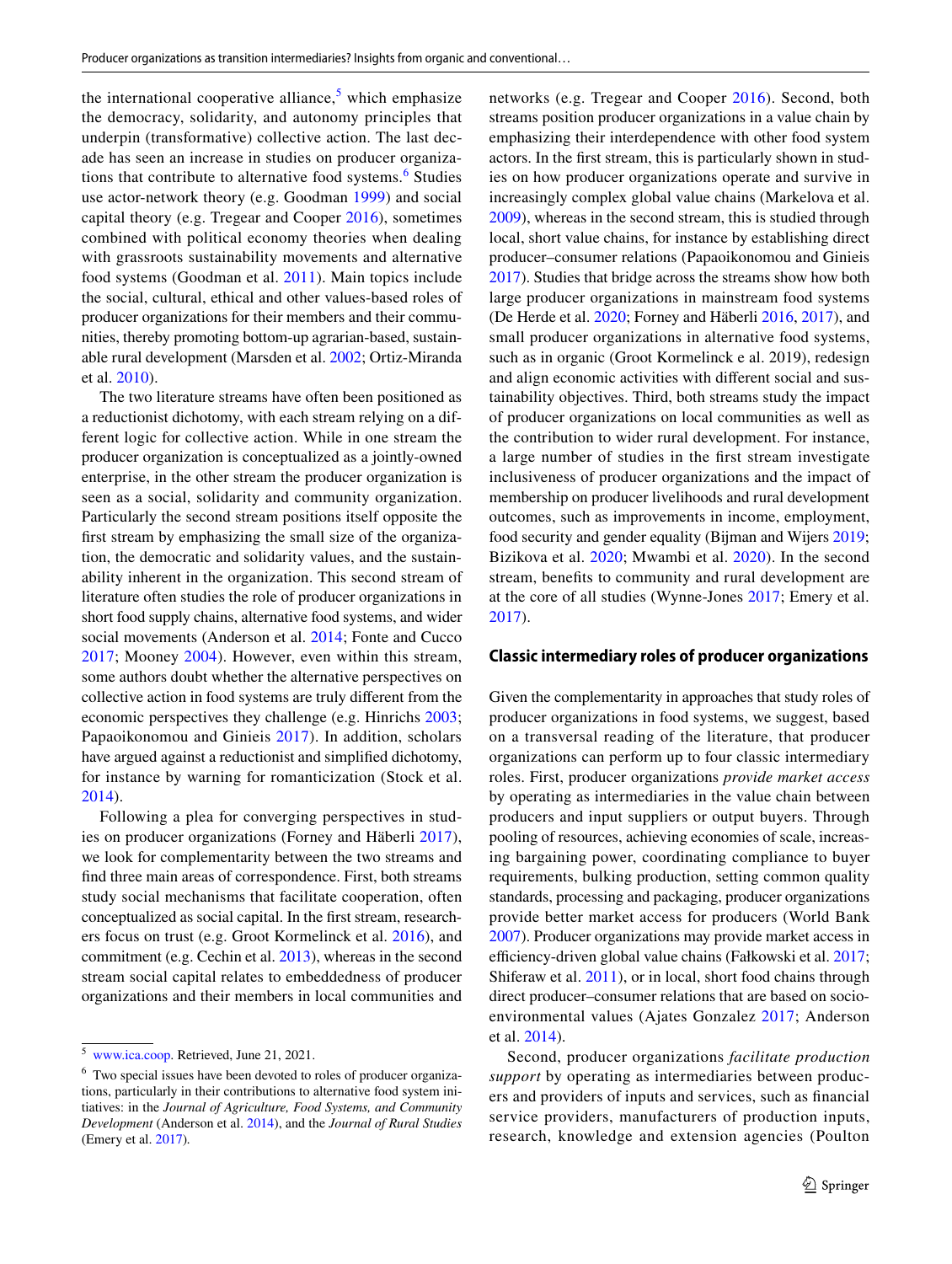et al. [2010](#page-22-1)). Producer organizations have greater credibility in service delivery than individual providers, and may fll market voids through lowering transaction costs and benefting from economies of scale, as well as supporting knowledge exchange among producers (Penrose-Buckley [2007](#page-22-26)). Producer organizations may facilitate producers' access to new production technologies and to capacity development on these new technologies (Shiferaw et al. [2011\)](#page-22-0). Such production support include, for instance, the promotion of diferent sustainable production practices by informal producer collaboration (Wynne-Jones et al. [2020\)](#page-23-12), through knowledge exchange and machinery sharing in formal cooperatives (Lucas et al. 2018), or through attracting external fnancial support for projects that promote sustainable practices (Iyabano et al. [2021](#page-21-21)).

Third, producer organizations *lobby for policy support* by operating as intermediaries between producers and institutional actors, such as national, regional or local governments. Producer organizations may lobby for favourable agricultural policies, such as market protection or subsidies for specifc crops (World Bank [2007](#page-23-2)), or for policies to promote sustainable production practices. Lobby can be carried out at local scale by producer organizations themselves, or at national scale by unions and federations (Hanisch [2016\)](#page-20-28). Producer organizations can also participate in political lobbying for social and environmental agendas, for instance as part of sustainability and food sovereignty movements (Fonte and Cucco [2017](#page-20-24); Ajates Gonzalez [2017\)](#page-19-20).

Fourth, producer organizations *contribute to community development* by operating as intermediaries between producers and other members of local communities in which they are embedded. This role of producer organizations may be based on formal legislation and on producers' intrinsic values (Emery et al. [2017](#page-20-6); Forney and Häberli [2017](#page-20-11)). Through grassroots approaches, producer organizations may engage in providing social, economic, cultural and environmental benefts to communities. Through their activities and by using their local knowledge and social capital, producer organizations may provide employment, education, knowledge sharing and other welfare services (Tregear [2011;](#page-23-13) Tregear and Cooper [2016\)](#page-23-10). De los Ríos et al. ([2016](#page-20-29)), for instance, show how the multi-faceted strategy of an organic cooperative contributes to prosperity and development in communities. Producer organizations may also be part of wider grassroots approaches to sustainable rural development, for instance by engaging in communal natural resource management (Moragues-Faus and Sonnino [2012\)](#page-22-27).

Since our aim is to explore what roles producer organizations fulfl in transitions, going beyond their classic intermediary roles, the next section explores the separate literature on transition intermediaries.

# **Transition intermediaries: roles and characteristics**

The transition intermediary literature studies a great variety of intermediary organizations and transition contexts. As a result, this literature outlines the numerous roles that transition intermediaries can play (Gliedt et al. [2018](#page-20-4); Mignon and Kanda [2018](#page-21-2)). In a meta-study on intermediary roles, Kivimaa ([2014\)](#page-21-22) distinguishes three main roles. First, transition intermediaries help *articulate expectations and visions*, such as strategy development, advancement and commercialization of new technologies, and advancement of sustainability aims. Second, they help *build social networks,* such as the creation and facilitation of networks, gatekeeping and brokering, configuring and aligning interests, managing fnancial resources, and identifying human resources. Third, transition intermediaries *facilitate knowledge exchange and support learning processes,* such as information gathering and dissemination, technology assessments and piloting, communication, and providing advice, training, and education.

Transition intermediaries typically difer from classic intermediaries in four characteristics: (1) Level of action; (2) Emergence; (3) Goal of intermediation; and (4) Normative position (Kivimaa et al. [2019](#page-21-1)). Transition intermediaries may fulfl multiple roles simultaneously at diferent *levels of action* within or across regime and niche. Their roles may be non-systemic, such as facilitating multiple bilateral relations for accessing resources or conducting activities, or take place at low aggregate system levels, such as connecting various local grassroots projects. Roles may also take place at high aggregate system levels, such as through brokering many-to-many-to-many relationships, for instance through agenda setting, and building legitimacy and coalitions across several networks of actors (Kanda et al. [2020\)](#page-21-23).

Regarding their *emergence,* whereas some intermediaries are specifcally set up to facilitate transitions, others are existing organizations that grow into an intermediating role during the transition process, or may even intermediate without being aware of it—for instance through day-to-day activities in projects (Kivimaa et al. [2019](#page-21-1)). Transition intermediaries pursue a transformative *goal of intermediation,* for instance promoting sustainability goals to maintain the status quo of a regime, to disrupt a regime, or to promote a certain niche (Matschoss and Heiskanen [2017\)](#page-21-24). They do this by infuencing opinions and advocating new policies, promoting an explicit system-level transition agenda, setting standards, scaling up local projects, or brokering partnerships beyond the niche (Hargreaves et al. [2013](#page-20-30); Mignon and Kanda [2018](#page-21-2)). Hence, while transition intermediaries may sometimes be considered a neutral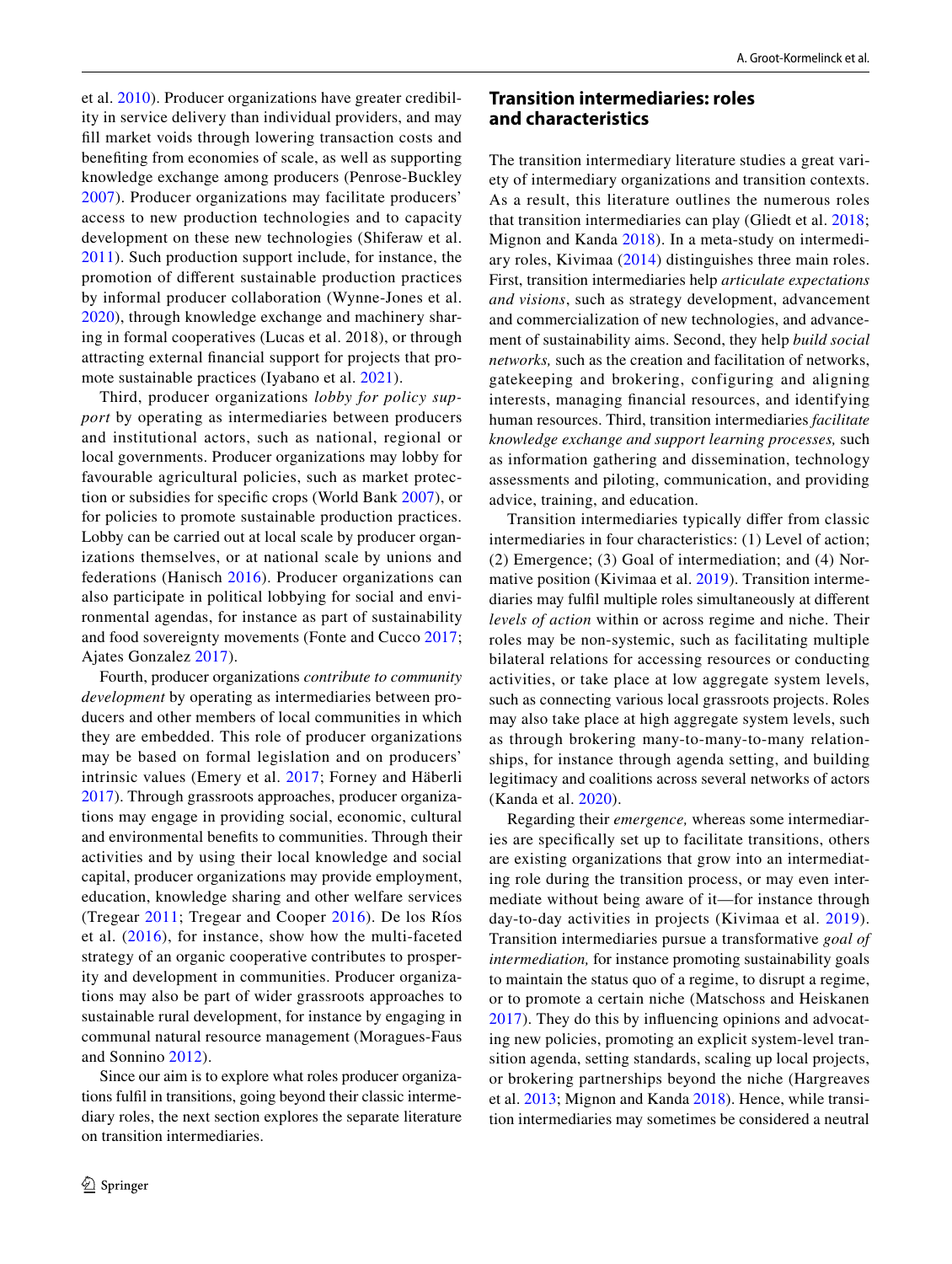broker, they are often associated with having a *normative position* regarding the system they intermediate, such as a strong intent to drive sustainability transitions (Klerkx and Leeuwis [2009](#page-21-25)).

We draw from this review that there are (potential) overlaps between classic intermediary roles of producer organizations and transition intermediaries' roles. For example, in view of the classic intermediary roles discussed in the previous section, activities such as lobby and community development support seem akin to transition intermediary roles.

# **Materials and methods**

#### **Research context**

Uruguay's conventional vegetable systems have a long history and refect a typical regime that is under high socioeconomic and environmental pressures (Rossing et al. [2020](#page-22-3)). Over the past twenty years, production systems have experienced mechanization and intensifcation processes. Due to an increased use of external inputs, environmental problems arose, such as soil degradation, biodiversity loss, and water contamination (Colnago et al. [2021\)](#page-19-21). Producers sell vegetables through traders to the wholesale market, after which the products are sold in domestic supermarkets, small retail outlets and street markets. With long and not transparent value chains and supply that exceeds demand, producers have a weak bargaining position and receive low and fuctuating prices (Groot Kormelinck et al. [2019\)](#page-20-7). Institutional support is provided by the ministry of agriculture and other public agencies. Support is targeted at family producers and their organizations (MGAP-Opypa [2017\)](#page-21-26), such as extension services for new crop varieties and public procurement by institutional buyers. Uruguay's cooperative law (2008) stipulates two types of agricultural producer organizations: rural support associations and agricultural cooperatives. Both type of organizations have their interests represented by unions and a confederation of unions (FIDA and CCU [2014](#page-20-31)).

Uruguay's organic vegetable systems are a sustainable alternative to conventional systems. Around 140 certifed organic vegetable producers existed in 2017, which is around three percent of all vegetable producers. Nonetheless, actual numbers are likely to be higher due to the sector being largely informal (Gazzano and Gómez Perazzoli [2017](#page-20-10)).

Besides omitting synthetic inputs, producers adopt a variety of sustainability practices (Rossing et al. [2020\)](#page-22-3).<sup>[8](#page-6-1)</sup> A number of formal and informal producer organizations sell in diferent short food chains, such as through organic shops, street markets or boxing schemes, or in conventional supermarkets. Vegetables are sold for their sustainability value, and with demand exceeding supply, producers have a stronger bargaining position and receive higher and more stable prices compared to conventional producers (Groot Kormelinck et al. [2019](#page-20-7)). Since the turn of the century, institutional support arose from emerging niche actors. A key actor is the Agroecology network, a multi-stakeholder organization that provides participatory certifcation, lobbies for sustainability policies, and provides other social and networking functions in the niche. Other niche actors are sustainability-oriented NGOs and food movements, agroecological consumer associations, and creole seed networks. Despite interviewees indicating a lack of systemic and tailored support by regime actors, in recent years regime actors increasingly support the niche food system (Gazzano and Gómez Perazzoli [2017](#page-20-10)). A milestone was the approval of the national agroecology law in 2018 by the ministry of agriculture, which is implemented by a commission consisting of regime and niche actors, including representation of producer organizations.<sup>[9](#page-6-2)</sup> Besides national legislation, also at regional and zonal level, tailored sustainability policies emerge in response to local sustainability problems, and bridge across regime and niche.

#### **Study design, data collection and analysis**

A qualitative multiple case study design was applied, because our aim was to explore the diversity and multiplicity of intermediary roles that various producer organizations may fulfl within and across two food systems. Qualitative case studies are common in research on the contribution of producer organizations to conventional (e.g. De Herde et al. [2020](#page-19-17); Forney and Häberli [2017\)](#page-20-11) and organic food systems (Ajates Gonzalez [2017](#page-19-20); de los Ríos et al. [2016\)](#page-20-29). We followed an abductive approach through an iterative interplay between collecting and analysing data, developing the theoretical framework, and advancing fndings and discussion (Thornberg [2012;](#page-23-14) Kennedy [2018](#page-21-27)).

Data collection occurred in two field visits. The first field visit was conducted in August 2016, with the aim to sample

<span id="page-6-0"></span><sup>7</sup> Not all organic farmers are certifed, for instance because do they do not sell in a value chain that requires certifcation, or because producers farm organically by default (i.e. without being aware of it) (Gazzano and Gómez Perazzoli [2017](#page-20-10)).

<span id="page-6-1"></span>Organic vegetable systems in Uruguay are often defined through the agroecology principles they are based on, which includes organic production, but entails wider environmental, economic and social

Footnote 8 (continued)

sustainability principles (Anderson et al. [2019\)](#page-19-7). See Gazzano and Gómez Perazzoli [\(2017](#page-20-10)) for the evolution of organic and agroecological niche food systems in Uruguay.

<span id="page-6-2"></span><sup>9</sup> For more information, see [www.planagroecologia.uy](http://www.planagroecologia.uy) and Gazzano and Gómez Perazzoli ([2017\)](#page-20-10). For more information about the Agroecology network, a key initiator behind the agroecology law, see [www.](http://www.redagroecologia.uy/) [redagroecologia.uy/.](http://www.redagroecologia.uy/)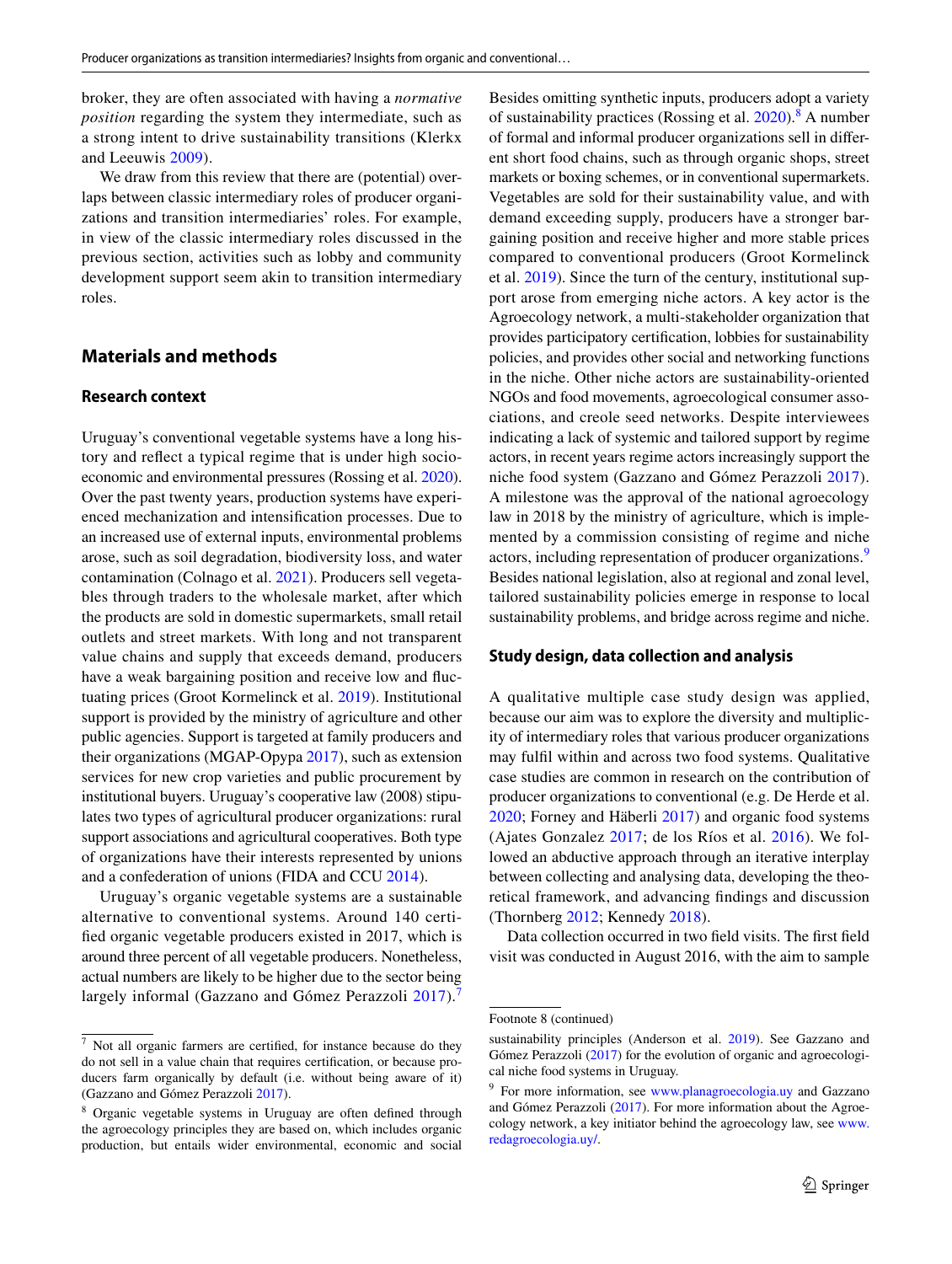|         | Food system Producer organization $(N=20)$                  | N Food system actors $(N=15)$                                   | N  |
|---------|-------------------------------------------------------------|-----------------------------------------------------------------|----|
|         | Conventional Type 1. Rural Support Association              | 4 Ministry (2); Research institute (1); Buyers (1); Cooperative | 7  |
|         | Type 2. Marketing cooperative with institutional contract 4 | confederations (3)                                              |    |
| Organic | Type 3. Informal producer group with direct sales           | 4 Ministry (1); Research institute (1); Buyers (1); Agroecology | -8 |
|         | Type 4. Marketing cooperative with its own shop             | network (2); Creole seeds network (1); Agroecology con-         |    |
|         | Type 5. Marketing cooperative with supermarket contract 4   | sumer associations $(1)$ ; Sustainability NGO $(1)$             |    |

<span id="page-7-0"></span>

<span id="page-7-1"></span>

producer organizations cases. For a frst exploration and for the identifcation of diferent producer organizations, we interviewed four representatives of producer organizations and two academic researchers on food systems (one focused on conventional, the other on organic food systems). Interviews (30–60 min duration) were complemented with information found in scientifc articles and sector reports (Appendix Table [6\)](#page-17-0). On the basis of this information, we developed a mapping of diferent types of producer organizations in the two food systems. The mapping served as a frame for maximum variation sampling, which is useful to describe a phenomenon in all its variations (Patton [2015\)](#page-22-28)—in our case, to yield a broad understanding on various roles of producer organizations in diferent food systems. The mapping also helped to develop a typology of producer organizations, to explore organizational characteristics and challenges of producer organizations as transition intermediaries. We classifed producer organizations into fve types based on (i) the dominant production system of the members (conventional or organic), (ii) their legal status, and (iii) the value chain used by the producer organization. Appendix Table [7](#page-18-0) shows the organizational characteristics of the types of producer organizations. We selected two cases for each of the fve types. For type 2, 4, and 5, only two producer organizations were active at the time of sampling, and thus were automatically selected. For type 1 and 3, two producer organizations were selected based on information obtained in the frst set of interviews; we particularly looked for variation in the activities and geographical location of the organizations.

In the second feld visit, between November 2016 and March 2017, data were collected through semi-structured interviews with representatives of producer organizations  $(N=20)$  and food system actors  $(N=15)$ . Interviews were held with two members per producer organization: one regular member and one coordinating member (for instance coordinating with buyers and institutional actors). Data from interviews with producer organizations were complemented with data from interviews with food system actors. Food system actors were selected based on the interviews with members of producer organizations that indicated their food system relations. These actors were the ministry of agriculture, research institutes and buyers in both food systems, cooperative confederations in the conventional system, and specifc actors focused on sustainability support in the organic food system. Table [1](#page-7-0) provides an overview of the interviews.

Producer organizations were asked about their (1) *Activities* (what activities, for whom, with what objective, and with which sustainability component); their (2) *Organizational characteristics* (general characteristics, sustainability objectives and values, and internal challenges to execute activities); and their (3) *Relations with food system actors* (which actors, type of relation, type of support). These topics were also used for food system actors, tailored to their relations with various producer organizations (Appendix Table [7](#page-18-1) for the topic list). Interviews lasted between 1 and 1.5 h, whereby all interviewees gave verbal consent to record the interview and use the information for research purposes. Interview recordings were transcribed by a native Spanish speaker. Data from the interviews were complemented with secondary data, such as news articles, reports, and other documents on activities of producer organizations and support projects. Figure [1](#page-7-1) shows the process of data analysis and conceptualization.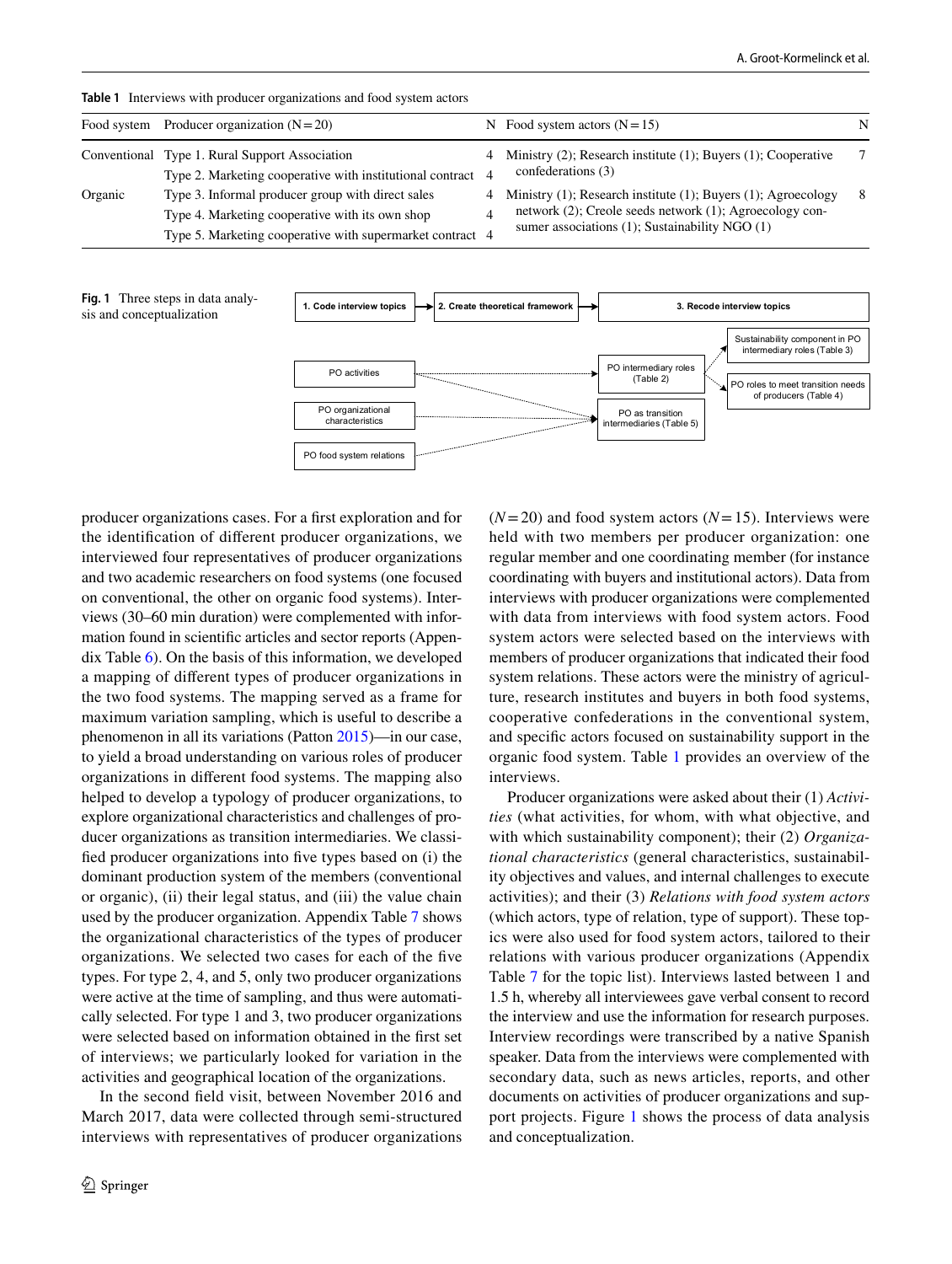Following the principles of good abductive research (Dubois and Gadde [2002](#page-20-32); Kennedy [2018\)](#page-21-27), data analysis and conceptualization occurred in three steps. In the frst step, interviews and secondary data were coded by the principal researcher, using Atlas.ti, through qualitative content analysis (Schreier [2012](#page-22-29)). Data were coded following the structure of the interview topic list, whereby topics for the interviews with producer organizations were categorized into three main groups: their activities, organizational characteristics, and their relations with food system actors (also see Appendix Table [8\)](#page-18-1). Following the structure of the topic list, summary analysis reports were written in English, one for each producer organization case and two for each of the food systems, in which organizations were anonymized. In addition, a document was made containing quotes from interviews with producer organizations and food system actors. The quotes serve an illustrative purpose, i.e. to make this papers fndings insightful by using examples from diferent cases. In the second step, a literature review was conducted to develop the theoretical framework.

In the third step, the theoretical framework was used to recode our data and generate fndings tables (Tables [2,](#page-9-0) [3,](#page-10-0) [4](#page-12-0), [5\)](#page-14-0). First, the four classic intermediary roles of producer organizations were used to recode activities of producer organizations. Second, the literature on sustainability transitions in food systems was used to further assess the intermediary roles of producer organizations, focussing on (i) their sustainability component and (ii) how these roles address needs of producers in transitions. Third, the four characteristics of transition intermediaries were used to conceptualize producer organizations as potential transition intermediaries. Appendix Table [9](#page-18-2) provides the coding rules that were used for both rounds of coding. The four tables that resulted from our analysis and conceptualization form the structure for the fndings and discussion sections.

#### **Findings**

This section frst describes the classic intermediary roles of producer organizations in food systems, followed by an analysis on the sustainability component in the intermediary roles of producer organizations. The fndings end with the contributions and challenges of producer organizations in fulflling such intermediary roles in food system transitions.

# **Classic intermediary roles of producer organizations in food systems**

First, the roles that producer organizations fulfl in vegetable systems in Uruguay are presented. Activities of producer organizations are shown in Table [2,](#page-9-0) classifed for the four classic intermediary roles of producer organizations in food systems. Subsequently, roles are described for each of the five producer organizations. $^{10}$  $^{10}$  $^{10}$ 

PO1, the rural support association, is the principal territorial organization that brings together all types of agricultural crop and livestock producers and their families, including conventional and organic vegetable producers. This producer organization is established based on public incentives. As institutionalized by law, this producer organization channels government funds to members, for instance for inputs provision, technical assistance, and capacity development. This producer organization does not commercialize members' products. Through their union, the organization lobbies for additional policy support, for instance for promoting family farms. In addition, the producer organization plays a role in rural community development, by organizing activities that improve social cohesion, such as activities for rural women or young farmers. As part of being a public support channel for its members, this producer organization has relations with conventional food system actors, such as the ministry, public extension, and research institutes, and with niche actors, such as the Agroecology network and organic producer organizations. Such relations are sometimes directly (e.g. at regional level, through membership in rural development boards), sometimes indirectly (e.g. at national level, through a union).

PO2, the marketing cooperative with institutional contract, consists of conventional producers that have been self-organized as part of a public procurement instrument to sell to institutional buyers, such as schools and prisons. The members know each other from PO1 and have created a formal cooperative as spin-off, in response to requirements of the public instrument. The producer organization has a three-party contract with institutional buyers and the government. For its market access role, the organization provides production support to its members by planning and coordinating production. The producer organization does not lobby, nor does it have a particular community development role. Beyond coordination with buyers and the ministry in the conventional food system, the producer organization does not have systemic relations with other actors in the conventional or organic food system.

PO3, the informal producer group with direct sales, consists of organic producers that sell to consumers in local organic street markets. The producer organization is selforganized to create short organic value chains that facilitate direct interactions with conscious consumers based on the principles of food sovereignty, fairness and equity. Producers know each other through informal networks of local organic producers or formal networks, such as the Agroecology

<span id="page-8-0"></span><sup>&</sup>lt;sup>10</sup> We present findings per producer organizations type, thus including two cases per type. We refer to these types as PO1, 2, 3, 4 and 5.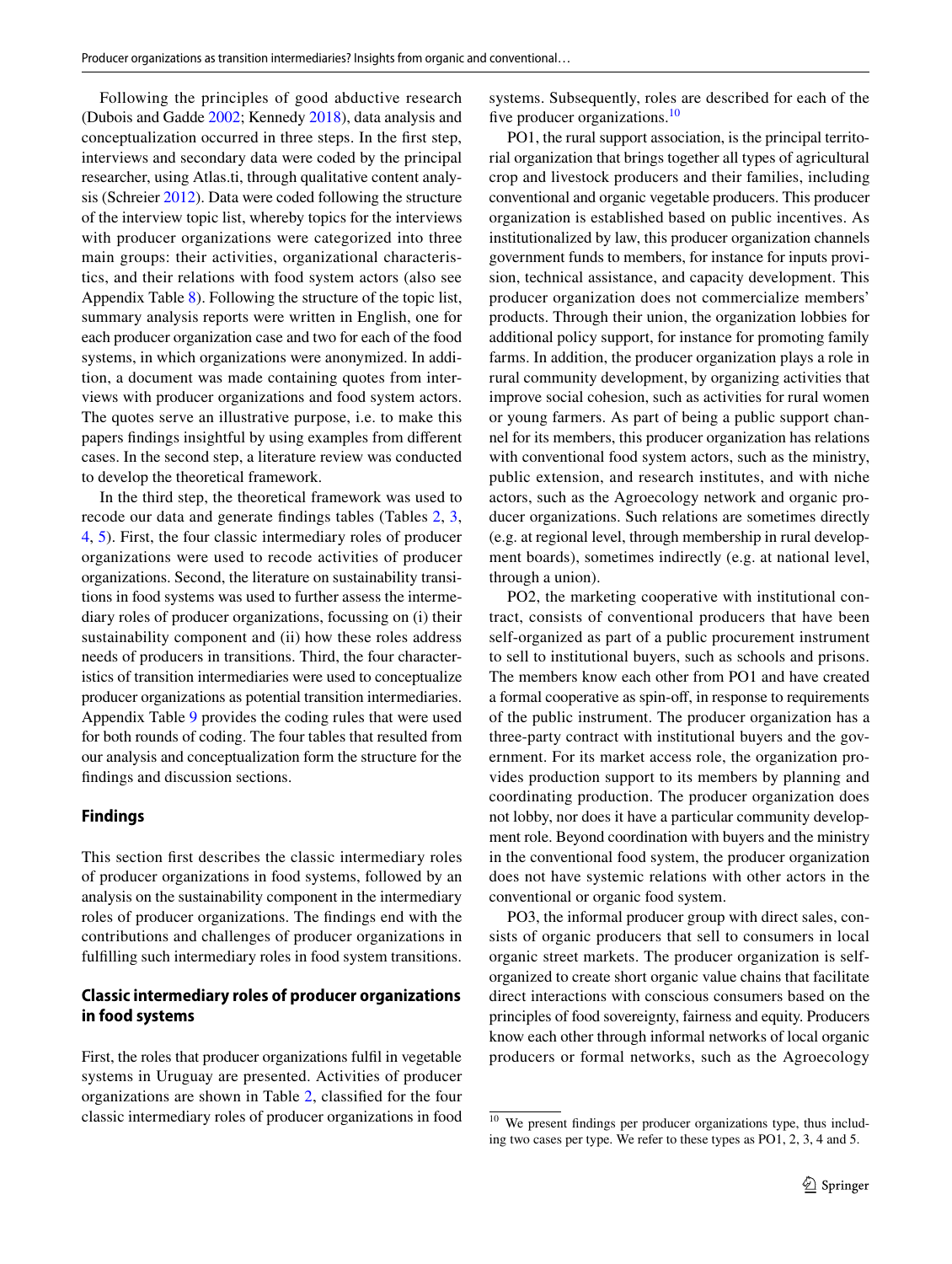| PO roles              | POs in conventional food system                                         | POs in organic food system                                                                                                                                                                                |
|-----------------------|-------------------------------------------------------------------------|-----------------------------------------------------------------------------------------------------------------------------------------------------------------------------------------------------------|
| Market access         | Commercialize to public institutions (PO2)                              | Commercialize in street markets, boxing schemes (PO3); own<br>organic shop (PO4); conventional supermarket (PO5)<br>Experiment with organic fruit import, making convenience foods<br>and conserves (PO5) |
|                       |                                                                         | Produce organic inputs (PO5)                                                                                                                                                                              |
| Production support    | Coordinate production (PO2)                                             | Coordinate production (PO4, PO5)                                                                                                                                                                          |
|                       | Channel support funds from government (PO1)                             | Exchange information, share machinery, buy inputs (all)                                                                                                                                                   |
| Lobby for policies    | Indirectly through union that lobbies for family<br>farm policies (PO1) | Indirectly through membership in organization that lobbies for<br>sustainability policies (all)                                                                                                           |
| Community development | Build networks of producer families (PO1)                               | Participate in research and knowledge sharing activities for sus-<br>tainability (all)<br>Communicate with consumers about sustainability principles (all)                                                |

<span id="page-9-0"></span>**Table 2** Classic intermediary roles of producer organizations in vegetable systems in Uruguay

network. The value chains require limited internal production planning and coordination, but members indicated they informally exchange production information and machinery, and sometimes they produce organic seedlings or pest control inputs together. Such exchange is not always limited to the organization, and producers are often member of several groups that sell in diferent markets. For instance, producers sell in an informal group in a weekly organic street market, sell as part of an organic cooperative in their own shop (PO4), and also sell organic vegetable boxes individually. When selling directly to consumers, the producer organization informs its consumers about the sustainability principles, which are based on agroecology. The producer organization occasionally participates in research and knowledge sharing activities, such as seminars, workshops and farm visits. The producer organization has received support from both conventional (e.g. ministry) and niche actors (e.g. sustainability NGO). As the social and relational nature of their participation in food system is part of their sustainability objectives, members discuss in which niche activities they want to participate, such as the Agroecology network, creole seed networks, and agroecological consumer associations.

PO4, the marketing cooperative with its own shop, consists of organic producers that have united formally to sell together and directly to consumers in a collectivelyrun organic shop in Montevideo. The producer organization is self-organized, based on producers knowing each other from PO1 and from selling in organic street markets (as part of PO3). Producers have opened a shop to have an outlet for their perishable vegetables on non-market days. The producer organization rents the shop and hires a manager as well as sales and administrative staf. The organization coordinates its commercialization and production planning with the shop manager. Members visit each other's farms, and discuss production information, for instance on where to purchase inputs. The producer organization buys part of its supplies from other producers. In addition, it also sells part of its vegetables in other markets, as part of a PO3 group. For their establishment, the producer organization received support from actors in the conventional (ministry, research institute), and niche food system (sustainability NGO). The producer organization has sustainability objectives based on agroecology principles but also seeks efficiency in its operations. Initially, producers themselves were present in the shop to engage with consumers, but for efficiency reasons they hired a shop manager—which reduced their interaction with consumers. The producer organization has relations with various organic food system actors (e.g. the Agroecology network), and occasionally participates in research and knowledge sharing activities.

PO5 is a marketing cooperative with a supermarket contract. Organic producers have established a formal cooperative to sell organic vegetables to a conventional supermarket. Members knew each other from PO1, where they started with experiments in sustainable production practices—which eventually led to the establishment of their organic producer organization. The producer organization has a high level of coordination, both internally as well as with the supermarket, such as detailed production planning and coordination for an almost daily supply, with a wide range of crops and high visual quality. Producers sell most of their produce to the supermarket, whereas lower quality vegetables are sold in other value chains, often through informal relations with members of organic PO3 and PO4. The producer organization is experimenting with importing organic fruits, making and selling conserves from lower quality produce, and processing vegetables into ready-made salads. Additional activities entail buying inputs and materials, and the production of organic pest control inputs. For these activities, the producer organization often received temporal support from both conventional and organic food system actors. Engagement with conscious consumers is indirectly, for instance through consumers who call them or visit their farm. In its sustainability objectives, the producer organization has a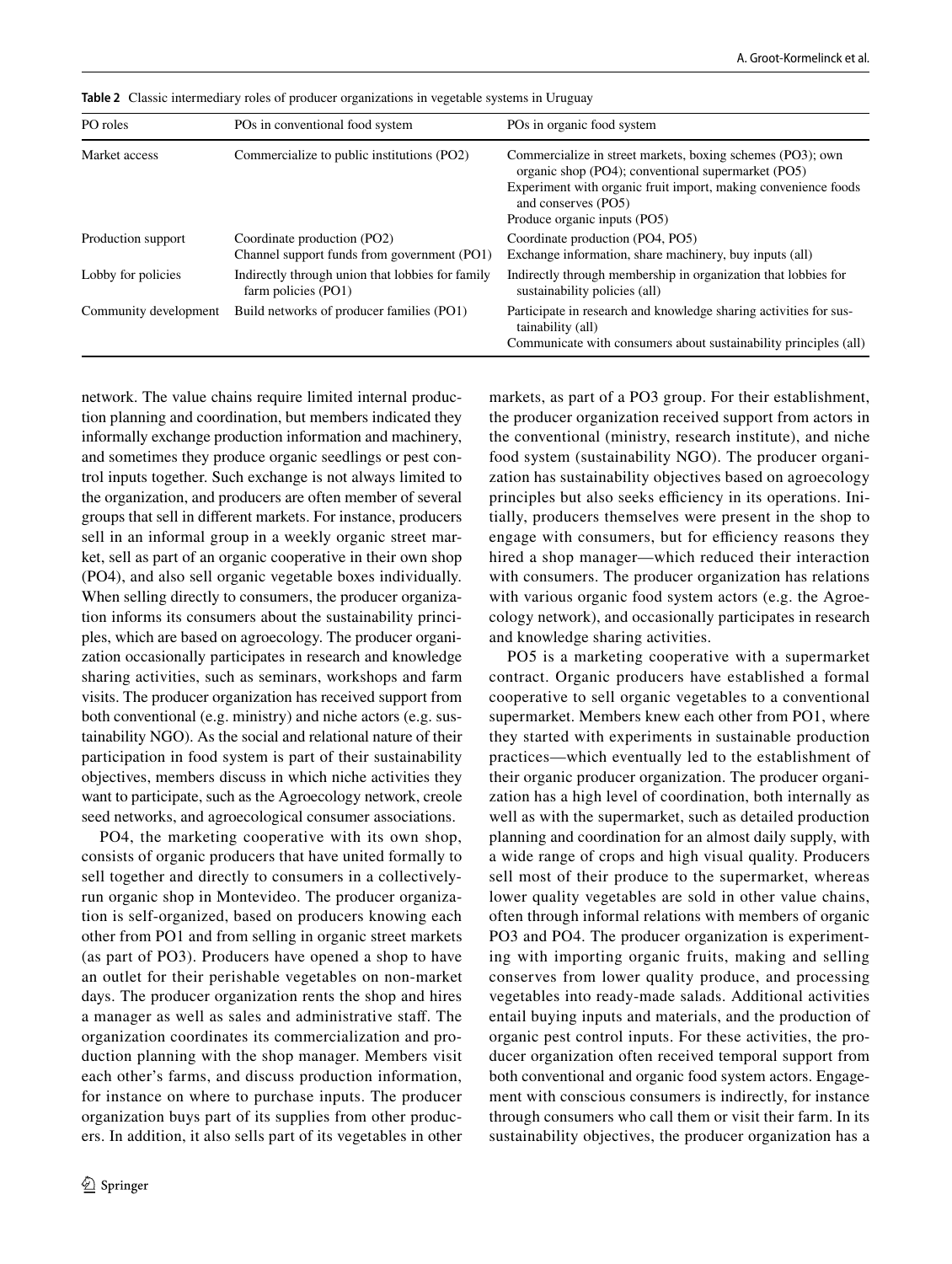commercial orientation of organic as a sustainable business opportunity, but the organization increasingly moves towards agroecology principles. The producer organization engages with organic food system actors, such as the Agroecology network, and participates in research and knowledge sharing activities.

## **Roles of producer organizations to support sustainable production practices in food systems**

While above we described the classic intermediary roles of producer organizations in food systems, in this section we explore how the roles of producer organizations support sustainable production practices. Table [3](#page-10-0) shows the classic intermediary roles of each producer organization in its respective food system as well as cross-linkages, such as an organic producer organization supporting producers in the conventional food system and vice versa.

# **Support to producers from conventional producer organizations**

Support to producers in each food system difers for the two conventional producer organizations. PO2 focuses on creating market access in the conventional food system and provides no activities that support sustainable production practices within the conventional or the organic food system (and is therefore not included in Table [3](#page-10-0)). The conventional PO1 supports sustainable production practices in both the conventional and organic food system through various roles. This producer organization contributes to the *conventional food system* through its production support projects, of which some have a sustainability component. For instance, projects experiment with sustainable production practices. Such support has led to conventional producers adopting integrated pest management, which relies on fewer pesticides as compared to conventional production.

These support projects of PO1 also seem to contribute to the *organic food system*. Interviewees from both conventional and organic producer organizations indicated that PO1 has had several support projects, such as trials with organic production, the production of organic pest control inputs, or the development of a native seed bank. An example of this is the following statement of one member: *"We have mostly conventional members, but we conduct some projects related to organic and agroecology. These are small initiatives, but we try to work on sustainable production practices and build relations with organic producers."*

Eventually, such projects led to spill-overs and led to the conversion of farms – resulting in the frst organic producers in Uruguay. As this organic producer organization states in this regard: *"We were members of the local producer organization [PO1] and started a small project with trials on organic production. Only a few members were interested, but we saw the results and attracted more support projects. Eventually we converted to fully organic, and more and more conventional members wanted to follow."* Several organic producer organizations have emerged from support projects by conventional PO1.

PO1 also provides support for producers in the organic food system in other ways. Because of their family farm character, organic producer organizations can make use of the support projects that the union of PO1 successfully lobbied for, such as experiments with more sustainable production practices within the niche. This is important considering the lack of structural support for the organic food system—as reported by organic producer organizations and organic food system actors. In addition, PO1 is open to all kinds of members, including organic producers. Interviewees indicated that networking and social activities as facilitated by PO1 promote exchange and learning between conventional and organic producers. In addition, conventional

<span id="page-10-0"></span>**Table 3** Roles of POs to support sustainable production practices in vegetable systems in Uruguay

|                     | Conventional producer organizations                                                                                                                                                                                                                                                                                | Organic producer organizations                                                                                                                                                                                               |
|---------------------|--------------------------------------------------------------------------------------------------------------------------------------------------------------------------------------------------------------------------------------------------------------------------------------------------------------------|------------------------------------------------------------------------------------------------------------------------------------------------------------------------------------------------------------------------------|
|                     | Conventional food system Production support: Experiment with sustainable production practices;<br>produce organic pest control inputs (PO1)                                                                                                                                                                        | Production support: Share knowledge<br>about organic production and commer-<br>cialization with conventional producers<br>(all)<br>Market access: Sell organic pest control<br>inputs to conventional producers (PO3,<br>PO5 |
| Organic food system | Production support: Support for organic production (PO1)<br>Lobby: Participate in Agroecology commission; Facilitate support<br>projects that are also used by organic producer organizations (PO1)<br>Community development: Network and conduct social activities that<br>promote interaction and exchange (PO1) | Market access: Create new organic markets<br>$\text{(all)}$<br>Community development: Share knowl-<br>edge on sustainable production practices<br>with consumers and other food system<br>actors (all)                       |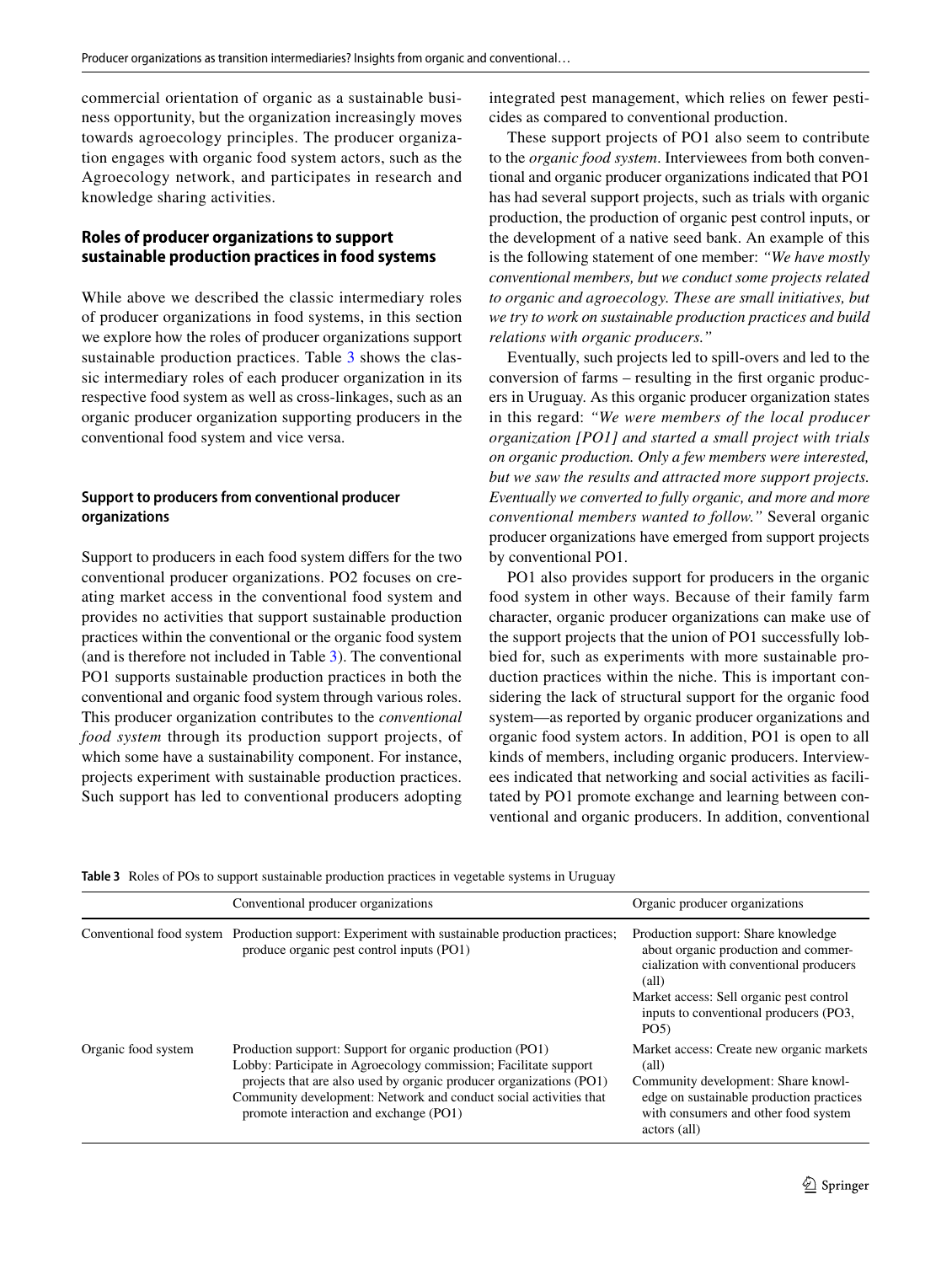producer organizations exchange knowledge and experiences with organic producer organizations, sometimes formally through farm visits and workshops, sometimes informally among producers. Besides, some PO1 members have joined the Agroecology network, and the PO1 union is the only conventional representation of producer organizations in the commission to implement the national agroecology law.

#### **Support to producers from organic producer organizations**

Organic producer organizations support producers in the *organic food system* by creating new value chains for organic produce and by producing organic production inputs. The three organic producer organizations have been established bottom-up by members, to meet the needs of producers for inputs and output markets. This is illustrated by the following quote of an organic member: *"When we converted, we knew the need to commercialize directly. With a niche product, you can't sell in the speculative wholesale market and wait for traders to come to your farm. So we united ourselves to get scale and opened our own shop."* The three organic producer organizations created various value chains that are in line with diferent sustainability objectives, such as agroecology-oriented direct producer–consumer relations in short value chains, e.g. selling in street markets (PO3) and in their own shop (PO4), as well as more commercial-oriented sales of organic vegetables to conventional supermarkets (PO5).

Organic producer organizations have also started to produce organic seedlings and pest control inputs because such inputs were not available when they started. In addition, within the producer organization, producers exchange production experiences and techniques and collectively search for extension services, training, and certifcation. Knowledge about organic production is also shared with other actors in the food system, including consumers. For instance, producer organizations host farm visits, participate in diverse research and knowledge sharing events, and add information for consumers when selling their products. According to a conventional PO1 member, organic producer organizations have multiple relations with conventional and organic food system actors: *"Organic producer organizations are better than us in linking with others. They go beyond sustainable production, and build relations with consumers, with sustainability movements, with others (…) perhaps because they have a more holistic view on building relations collectively in the food system."*

Organic producer organizations support producers in the *conventional food system*. For instance, they are members of the same PO1, or they participate in local networks of conventional and organic neighbours. Such interaction has led to sharing their knowledge about producing and commercializing organic vegetables. As this conventional producer in conversion to organic states: *"The local organic cooperative helps us a lot with our conversion. We already knew* 

*them, but when we started the conversion, we speak to them more frequently. This goes very informally; we just call them each time when we have a question."* Some of the organic producer organizations engage in knowledge generation and sell organic inputs to conventional producers, which is illustrated by this quote: *"We had a public research project to test which of our organic pest control inputs are most suitable for conventional production. Conventional producers said they had never heard of such inputs before, started to apply it, and saw the results. They got so convinced, that we now sell 95% of our inputs to conventional producers."*

## **Contributions and challenges of producer organizations in fulflling intermediary roles**

The previous section has shown that in addition to their classic intermediary roles, producer organizations also support sustainable production practices in the current food system and create spill-overs across conventional and organic food systems. Interviews with members of producer organizations and food system actors revealed that producer organizations are considered legitimate to represent producer interests to other actors in the food system. As an organic member says: *"What other person would be more suitable to promote organic than the one who sows, who plants, who lives that life every day?"* However, producer organizations do not seem to pursue such sustainability support roles to non-members as part of their objectives. This is illustrated by the following quote of an organic member: *"We help when we are asked to do so, for example when a conventional producer approaches us, or to school talks. It gives us a lot of motivation. But as an organic cooperative, we don't consider it our role to promote the conversion of conventional producers or promote wider changes. We don't have it institutionalized in our cooperative activities."*

Despite their contributions in providing sustainability support, producer organizations face several challenges. Members emphasize limitations in time and skills, as stated by this interviewee: "*We are primarily producers who need to earn our family income by producing and going out to sell. It's difcult enough already to successfully produce and commercialize. We don't have the time or skills to be also a generator of knowledge ánd to be political and promote organic. Other organizations are much better in doing that."* Besides lack of time and skills, diferent interviewees indicated they do not have the interest to participate directly in more political and institutional arenas, because it lies outside their comfort zone. Members also indicate to face challenges in providing sustainability support because of their type organization. In the words of this interviewee: "*For commercializing our vegetables, we need to make quick decisions. It helps to be small and have high internal coordination. If we would need to lobby for organic policies, it would be much better to have a larger organization that represents more diverse interests*." Another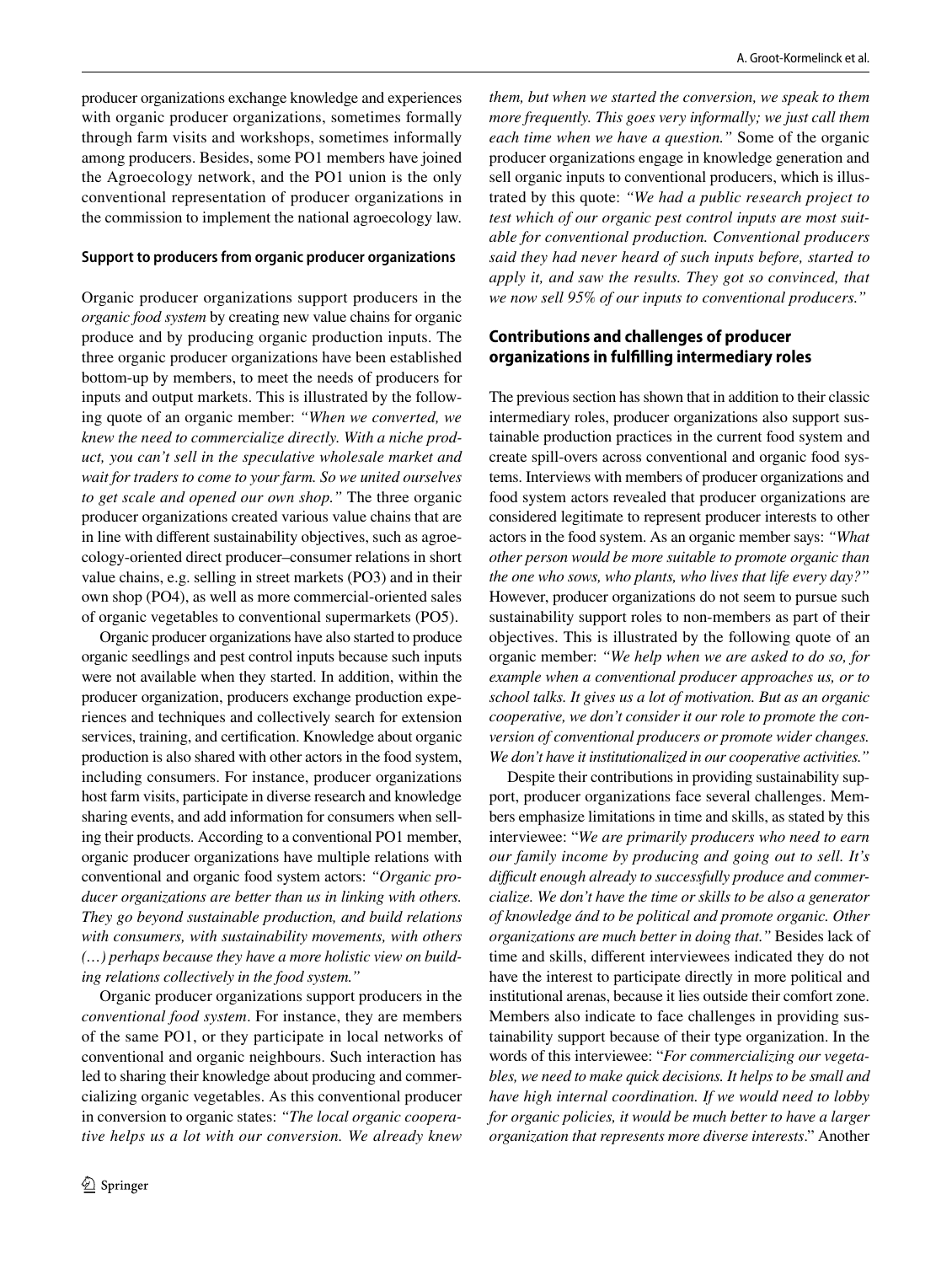organizational challenge is that organic members indicated the difficulty to have a united vision about the type of sustainability practices to promote. Organic producer organizations consist of members who converted from conventional production and consider organic as a business opportunity from which they earn a living, whereas other members have more values-based or politicized visions. Such heterogeneity leads to discussions, and several producer organizations have reported members leaving the organization.

Thus, even though producer organizations make several (unintended) contributions, as intermediaries that support sustainability practices, they are not without challenges. This leads to the next section, in which we discuss the potential of producer organizations to function as transition intermediaries in food systems.

# **Discussion**

In this section, we move from our empirical fndings to a broader discussion. We frst discuss how classic intermediary roles of producer organizations may address transition needs of producers. Next, we explore the potential of producer organizations as transition intermediaries by assessing their roles and characteristics in transitions. We end with discussing the limitations that producer organizations face as (potential) transition intermediaries.

#### **How classic intermediary roles of producer organizations address transition needs of producers**

Classic intermediary roles of producer organizations address the needs of producers to adopt more sustainable production practices within the regime (conventional), the niche (organic) and across systems to difering extents. Table [4](#page-12-0) compares our fndings on the classic intermediary roles of producer organizations in conventional and organic vegetable systems in Uruguay with the transition needs of producers to adopt more sustainable production practices. These needs of producers are based on the literature review on food system transitions in the theoretical framework, and are structured following the food system operationalization by Gaitán-Cremaschi et al. ([2019\)](#page-20-13) intro three system components: production, value chain, and institutional support.

For the *production* component, the conventional PO1 and the three organic producer organizations, through their support projects and (informal) exchange of experiences within and outside the producer organizations, contribute to knowledge and skills of producers on sustainable production practices. Multiple organic producer organizations engaged in support projects, leading to production of organic inputs (seedlings, pest control products), which are sold to organic and conventional producers. This contributes to meeting needs of producers for non-synthetic production inputs (Lamine [2011](#page-21-14); Therond et al. [2017](#page-22-12)).

For the *value chain* component, four out of five producer organizations (PO2—5) have self-organized to create output market access. Whereas the conventional PO2 does not play a transition role, the three organic producer organizations with external support from regime and niche actors—have created value chains to fll a market void, as no organic value chain existed. Organic and conventional producer organizations also exchange experiences about commercialization, for instance on how to coordinate production internally and meet buyer requirements. This meets the needs of producers

<span id="page-12-0"></span>**Table 4** Exploring how producer organizations address transition needs of producers

| System components     | Transition needs of producers <sup>a</sup>                                       | Producer organizations' classic intermediary roles in yeg-<br>etable systems in Uruguay                                                                     |
|-----------------------|----------------------------------------------------------------------------------|-------------------------------------------------------------------------------------------------------------------------------------------------------------|
| Production            | Knowledge on inputs substitution and other sustainable<br>practices <sup>b</sup> | Production support: Experiment with sustainability prac-<br>tices. Exchange knowledge among members                                                         |
|                       | Access to non-synthetic seeds, fertilizers, pesticides                           | Market access: Produce and sell organic inputs                                                                                                              |
| Value chain           | Access to value chains that differentiate sustainability of<br>produce           | Market access: Create organic value chains in line with<br>sustainability objectives                                                                        |
|                       | Knowledge on how to add sustainability value <sup>c</sup>                        | Market access: Exchange information with value chain<br>partners and other producers                                                                        |
| Institutional support | Policies to support sustainability practices<br>Certification and standards      | Lobby: Participate in lobby organizations for enabling poli-<br>cies and support projects                                                                   |
|                       | Sustainability-focused research and extension                                    | Production support: Participate in setting up certification<br>schemes. Participate in projects that support the produc-<br>tion and value chain components |

<sup>a</sup>Based on Morgan and Murdoch ([2000\)](#page-22-21), Smith ([2006\)](#page-22-16), Darnhofer [\(2014](#page-19-5)), FAO [\(2015](#page-20-33)), Shennan et al. [\(2017](#page-22-8)), Therond et al. ([2017\)](#page-22-12), Gaitán-Cremaschi et al. ([2019\)](#page-20-13), Anderson et al. [\(2019](#page-19-7))

b For instance on crop diversifcation, biological pest control, management of soil, energy, water, biodiversity, landscape

c For instance on how to commercialize organic products successfully and comply with certifcation requirements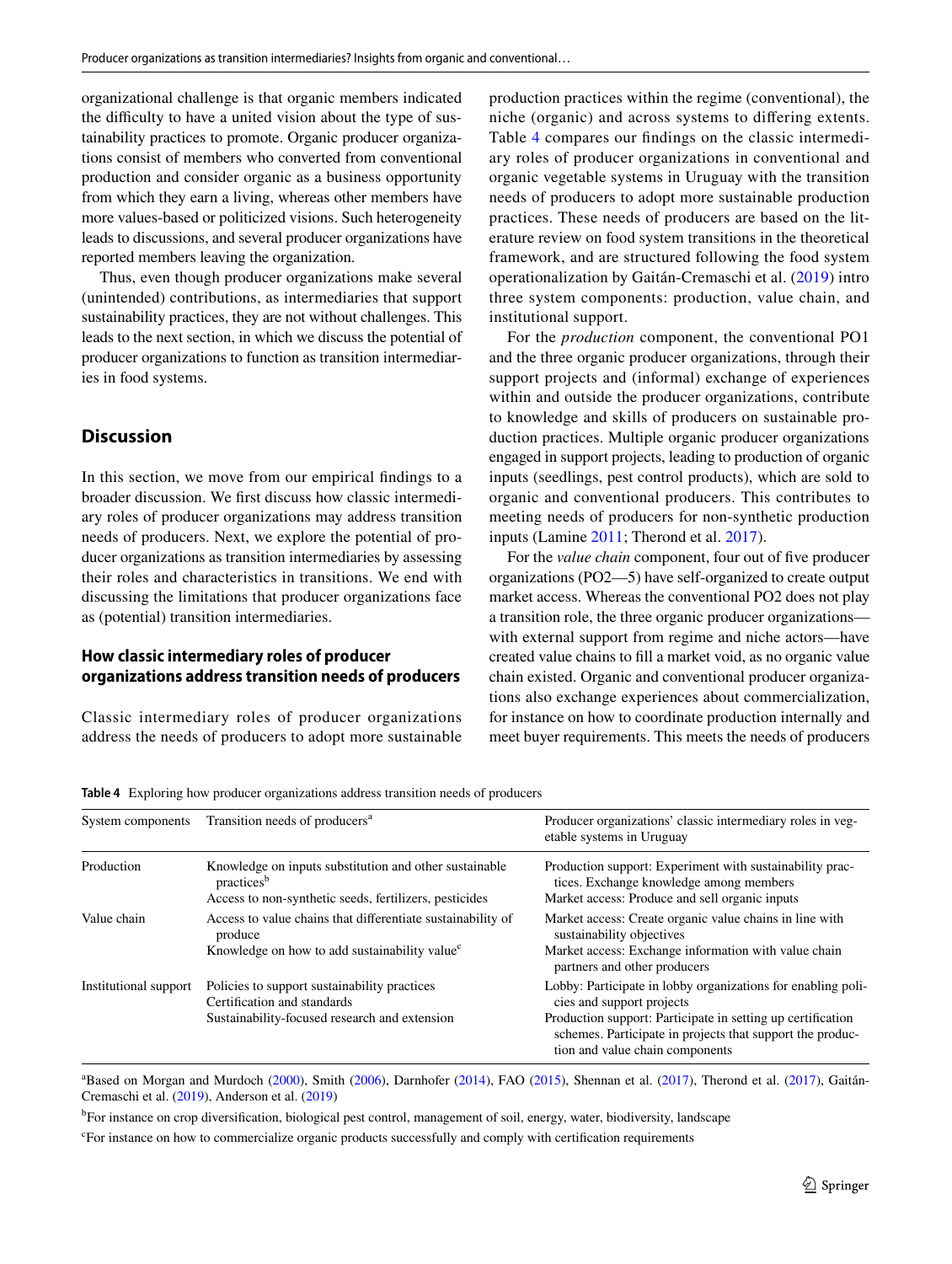to successfully supply to various value chains that are built on diferent sustainability objectives, for instance the shift from selling in regime-oriented conventional supermarkets to selling to conscious consumers directly in niche-oriented organic shops and street markets (Anderson et al. [2019](#page-19-7); Morgan and Murdoch [2000](#page-22-21)).

For the *institutional support* component, producer organizations do not lobby directly. However, their voices are represented by the union (conventional PO1) or by niche-oriented intermediaries, such as the Agroecology network (organic PO3—5). Membership of the union of PO1 in the honorary commission to implement the agroecology law advances policy and institutional support in the organic food system*.* Organic producer organizations participate in collective certifcation activities, which beneft all organic producer organizations. Besides, the organic producer organizations and conventional PO1 contribute to sustainability-oriented research and extension by participating in various support projects. These activities contribute to various needs of producers for institutional support (Laforge et al. [2017;](#page-21-15) FAO [2015](#page-20-33)), and also support the transition of the research and extension system to become more inclusive of organic and agroecological farming (Klerkx [2020;](#page-21-28) Wezel et al. [2018\)](#page-23-15).

The roles of producer organizations seem to support diferent transition pathways within or across regime and niche. For instance, integrated pest management projects of conventional PO1 support incremental change of conventional producers within their regime through sustainability intensifcation pathways (Weltin et al. [2018](#page-23-6)), whereas the production of organic inputs (particularly PO5) supports ecological pathways of input substitution and facilitates transitions from regime to niche (Bommarco et al. [2013](#page-19-11); Lamine [2011\)](#page-21-14). Organic producer organizations (particularly PO3, PO4) support (agro)ecological intensifcation pathways in the niche, for instance through projects with biodiversity-enhancing production practices, and by creating short value chains with direct producer–consumer relations based on food sovereignty, fairness and other ethical principles (Forssell and Lankoski [2014](#page-20-1); Wezel et al. [2020\)](#page-23-7). Finally, we have found several regime-niche interactions (Bui et al. [2016;](#page-19-9) Smith [2007](#page-22-17)), for instance by joint policy lobbying of the union of the conventional PO1 and the Agroecology network, and by sales of organic inputs to conventional producers. These contributions of producer organizations to transition needs bring us to the next point in our discussion, how producer organizations can be positioned as transition intermediaries.

## **Positioning producer organizations as transition intermediaries**

We will now discuss how producer organizations can be positioned as transition intermediaries by exploring how their classic intermediary roles may function as (implicit) transition intermediary roles.

First, we assess how classic intermediary roles of producer organizations perform the three main transition intermediary roles, as identifed by Kivimaa [\(2014](#page-21-22)), and as discussed in the theoretical framework. Producer organizations *articulate expectations and visions* to advance their own sustainability objectives, such as through creating market access. This is especially the case for organic producer organizations, which created various value chains and consumer relations in alignment with their sustainability objectives. The conventional PO1 has such articulation directed towards more general policy support for small family producers but may include sustainability objectives through projects and exchanges. In addition, producer organizations *build social networks* by connecting with other (groups of) producers and other food system actors within and across regime and niche, such as commercial service providers, institutional support actors and sustainability-oriented actors to attract knowledge, extension and fnancial resources. Moreover, producer organizations engage in *learning and knowledge generation* by experimenting with new sustainable production practices, exploring new business opportunities (e.g. with emerging niche actors), or sharing knowledge through seminars, school garden projects and farm exchange visits. Such learning and knowledge generation often extends membership of producer organizations and supports producers and other actors in both regime and niche. It may thus be argued that classic intermediary roles of producer organizations in Uruguayan vegetable systems also fulfl these three transition intermediary roles within and across regime and niche, though this may not be explicitly stated or recognized by the producer organization.

Second, in view of this implicitness in transition intermediation, we will now discuss the potential of producer organizations as transition intermediaries by exploring how they compare against the characteristics of a transition intermediary. Table [5](#page-14-0) presents characteristics of producer organizations as transition intermediaries. The characterization is based on interviews with producer organizations and food system actorsassessed for the four characteristics of transition intermediaries of Kivimaa et al. ([2019\)](#page-21-1), and as discussed in the theoretical framework.

Regarding their *level of action*, producer organizations perform rather actor-level than system-level intermediation. Producer organizations in our cases have multiple bilateral relations, for instance with retail buyers or consumers, national government or extension agencies, or sustainability-oriented NGOs and movements. Whereas conventional producer organizations mostly interact with regime actors, organic producer organizations interact with both regime and niche actors – thereby often deliberately building relations with sustainability-oriented NGOs, food movements,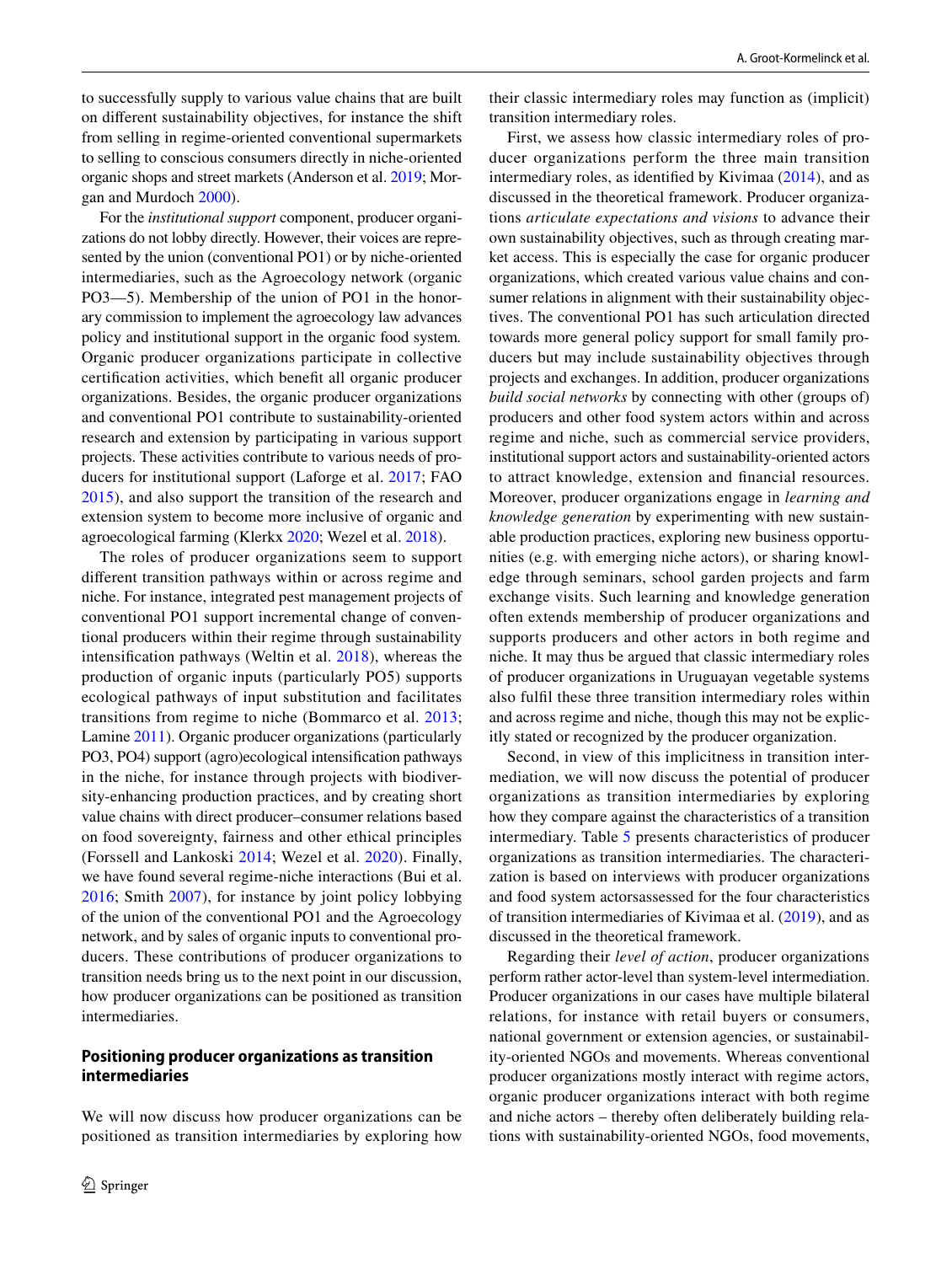| Characteristics        | Producer organizations as transition intermediaries                                                                                                                                                                 |
|------------------------|---------------------------------------------------------------------------------------------------------------------------------------------------------------------------------------------------------------------|
| Level of action        | Operate mostly at actor-level, facilitating multiple bilateral relations or small networks<br>Do not operate at system-level within or across networks of actors                                                    |
| Emergence              | Not established as transition intermediary, nor given mandate nor funds for interme-<br>diation<br>Exist already (conventional) or emerge in transition process as bottom-up, grassroots<br>organizations (organic) |
| Goal of intermediation | No explicit transition intermediation goal at food system level<br>Important contributions through classic intermediary roles                                                                                       |
| Normative position     | High legitimacy to represent producer interests<br>Low legitimacy to represent other food system actors                                                                                                             |

<span id="page-14-0"></span>**Table 5** Producer organizations as transition intermediaries in vegetable systems in Uruguay

and consumer associations. At grassroots level, producer organizations are also part of community-level producer networks. Thus, producer organizations facilitate non-systemic bilateral or multilateral relations in small rural networks, which is in line with fndings by studies on producer organizations as innovation intermediaries in diferent food systems in China (Yang et al. [2014\)](#page-23-3), and Burkina Faso (Iyabano et al. [2021\)](#page-21-21). This also aligns with the studies of Kilelu et al. ([2017](#page-21-3)) on dairy hubs in Kenya and Ramirez et al. [\(2018\)](#page-22-2) on mango clusters in Peru, where producer organizations contrary to our study—were given a more central position amongst other food system actors, but in reality faced challenges to intermediate with actors beyond their producer networks. Producer organizations can be contrasted to transition intermediaries that operate at high aggregate system level with many-to-many-to-many relationships across several networks (Kanda et al. [2020](#page-21-23)), for instance among more systemic intermediaries, such as industry associations (Watkins et al. [2015](#page-23-1)).

Regarding their *emergence*, producer organizations are not explicitly established to operate as transition intermediary to foster food systems transformation, nor are they given the mandate nor funds to do so. Conventional producer organizations are established in response to direct support from the government—independent from any transition process. Thus the contributions that conventional producer organizations make to transitions in both regime and niche are based on their own initiative in taking up transition intermediation roles, rather than being mandated for it. This contrasts with transition intermediaries that are established, mandated or funded for transition intermediation in regimes (Kivimaa et al. [2019\)](#page-21-1). Although they received some initial support by regime and niche actors, organic producer organizations have been self-organized by producers in the transition process and then act as bottom-up grassroots organizations that seem to be driven by internal motivations for change (e.g. to share their sustainability objectives through participating in organic school projects), or to fll certain voids in their food systems (e.g. to create organic input and output market access). Grassroots organizations that emerge in the transition process rather than being established specifically for intermediation are a recognized type of transition intermediary (Seyfang and Smith [2007\)](#page-22-30) and have also been identifed in the food systems literature (e.g. Rossi [2017](#page-22-31)).

Regarding their *goal of intermediation*, producer organizations in our study did not pursue explicit transition intermediary goals at food system level. Conventional PO1 traditionally has most of their roles focused on the regime, but does not seem to take an anti-niche position. On the contrary, various roles of conventional PO1 contribute to inducing sustainable production practices in both regime and niche. Our fndings have shown that whilst intermediary roles of organic producer organizations have important transition effects, such efforts are often undeliberate. Yet we found that organic producer organizations often do have sustainability objectives, but these manifest mostly in the design of their classic intermediary roles. As an example, diferences in sustainability objectives among the three organic producer organizations are refected in the design of their production systems, the type value chains, and their relations with consumers and other food system actors from regime orientations based on organic, to niche orientations based on agroecology. Nonetheless, organic producer organizations seem to leave their sustainability objectives aside in their relations with conventional producers, focussing on pragmatic support. This makes producer organizations difer from more activist-type grassroots intermediaries regarding their goal of intermediation (Hargreaves et al. [2013;](#page-20-30) Seyfang and Smith [2007](#page-22-30)). Hence, it can be argued that producer organizations act more as implicit than as explicit transition intermediaries.

Regarding their *normative position*, because of their producer-member nature, producer organizations are highly legitimate to represent interests of producers towards external actors in the food system. Interviews with food system actors revealed that producer organizations are associated with high member knowledge about production and commercialization, and with being well-embedded in rural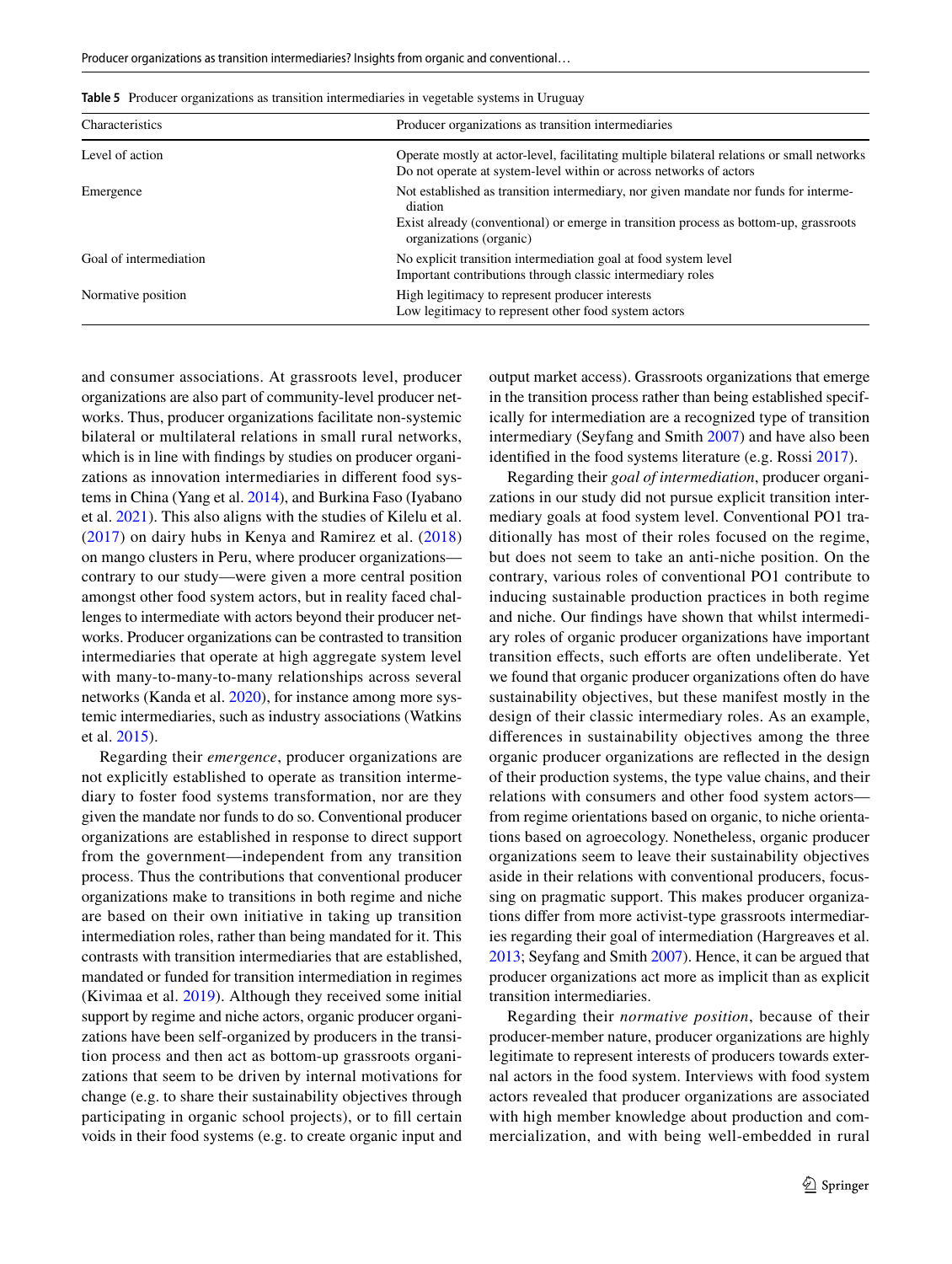networks. Our fndings are in line with Ramirez et al. ([2018](#page-22-2)), who conclude that producer organizations in mango clusters in Peru have high legitimacy due to their embeddedness in local producer networks. However, our fndings seem to suggest that producer organizations have low legitimacy to represent interests of other food system actors, such as value chain actors (e.g. input providers, processors, retailers) and institutional support actors (e.g. policy-makers, researchers, lobby groups, sustainability movements). They are not considered neutral and have been established to focus on improving the position of their producer members in food systems. Perhaps this is why producer organizations do not lobby directly, but have their voices represented through policy-oriented intermediaries, such as unions and intermediaries in the niche. This is in line with Yang et al.  $(2014)$  $(2014)$ , who found producer organizations in China to be taking a gatekeeping position for farmers in relations with other actors. Other types of transition intermediaries may be less associated with representation of one actor group, for instance those that are established to provide brokering roles at higher levels of system aggregation in food systems and manage broader dedicated transition programmes (see Klerkx and Leeuwis [2009;](#page-21-25) Betzold et al. [2018\)](#page-19-1). Nonetheless, transition intermediaries are rarely considered fully neutral, as there is always some degree of agenda setting (Kivimaa et al. [2019](#page-21-1)).

# **Limitations of producer organizations as transition intermediaries**

Finally, we discuss three limitations that producer organizations face as transition intermediaries. These limitations emerged from the interviews with producer organizations and food system actors and are discussed from the perspective of transition intermediary roles and characteristics. The limitations of producer organizations relate to all three intermediary roles distinguished in the previous section, being the articulation of expectations and visions, building social networks, and engaging in learning and knowledge generation.

First, when producer organizations want to act as transition intermediaries, they face conficts with the *time, interest and skills* of producer organizations members. This is particularly the case for intermediary roles that focus on lobby and advocating policies at higher aggregate system levels. This fnding is in line with literature on producer organizations, which emphasizes that diferent roles require diferent skills of members or managers. For instance, producer organizations need good networking skills for lobbying and commercial skills for commercialization (Bijman [2016](#page-19-22); Francesconi and Wouterse [2019\)](#page-20-34). This makes producer organizations diferent from intermediary organizations who dedicate their time, interest and skills for lobby and advocacy at higher system levels.

Second, transition intermediary roles may confict with the *organizational design* of the producer organizations. In our cases, four out of fve producer organizations commercialize collectively and therefore are small, have a homogenous membership and apply strict requirements on member investment and internal coordination (see Appendix Table [6](#page-17-0)). These characteristics are common to be found among producer organizations with a focus on market access (Bijman and Wijers [2019](#page-19-18)). Efectively performing transition intermediary roles usually requires a large organization. Whereas producer organizations have become smaller and with more homogeneous membership as they shift towards commercialization (Bernard et al. [2008;](#page-19-23) Shiferaw et al. [2011](#page-22-0)), a large size and a more diverse membership increase voice in the policy domain (Penrose-Buckley [2007](#page-22-26)). Whilst diferent authors acknowledge that producer organizations may combine multiple roles, the complexity of the organizational design for producer organizations when combining various intermediary roles is acknowledged (Bijman [2016](#page-19-22); World Bank [2007\)](#page-23-2). This makes producer organizations differ from what have been called systemic or process intermediaries, whose organizational design is directed toward intermediation of transitions, for instance as refected in a large size multi-stakeholder membership and specifc coordination across various system levels (Kivimaa et al. [2019](#page-21-1); Klerkx and Leeuwis [2009](#page-21-25); Betzold et al. [2018](#page-19-1)).

Third, to have the producer organizations operate as transition intermediary, the members need a *shared vision* about which sustainability practices to promote. Creating such vision easily leads to disagreements among the members, which hampers the roles in which they focus on market access and production support. The difficulty to create a shared sustainability vision refects the classic and inherent tension within producer organizations—due to their nature as producer-owned and controlled organizations to navigate between democratic decision-making on the one hand and efficiency in the execution of their roles on the other hand (Ortiz-Miranda et al. [2010;](#page-22-23) Forney and Häberli [2017\)](#page-20-11). Whereas some literature emphasizes that tensions are good to strengthen innovation and fexibility (e.g. Mooney [2004\)](#page-22-24), other authors consider heterogeneous interests to be problematic in collective decision-making (e.g. Höhler and Kühl [2018](#page-21-29); Poteete and Ostrom [2004](#page-22-32)). Particularly in the context of sustainability transitions, tensions related to creating a harmonized sustainability vision may hamper efficient operations as transition intermediary.

# **Conclusions and implications**

Calls for sustainable agri-food systems have led to a rise in studies on intermediaries that facilitate sustainability transitions. This paper explored the (potential) roles of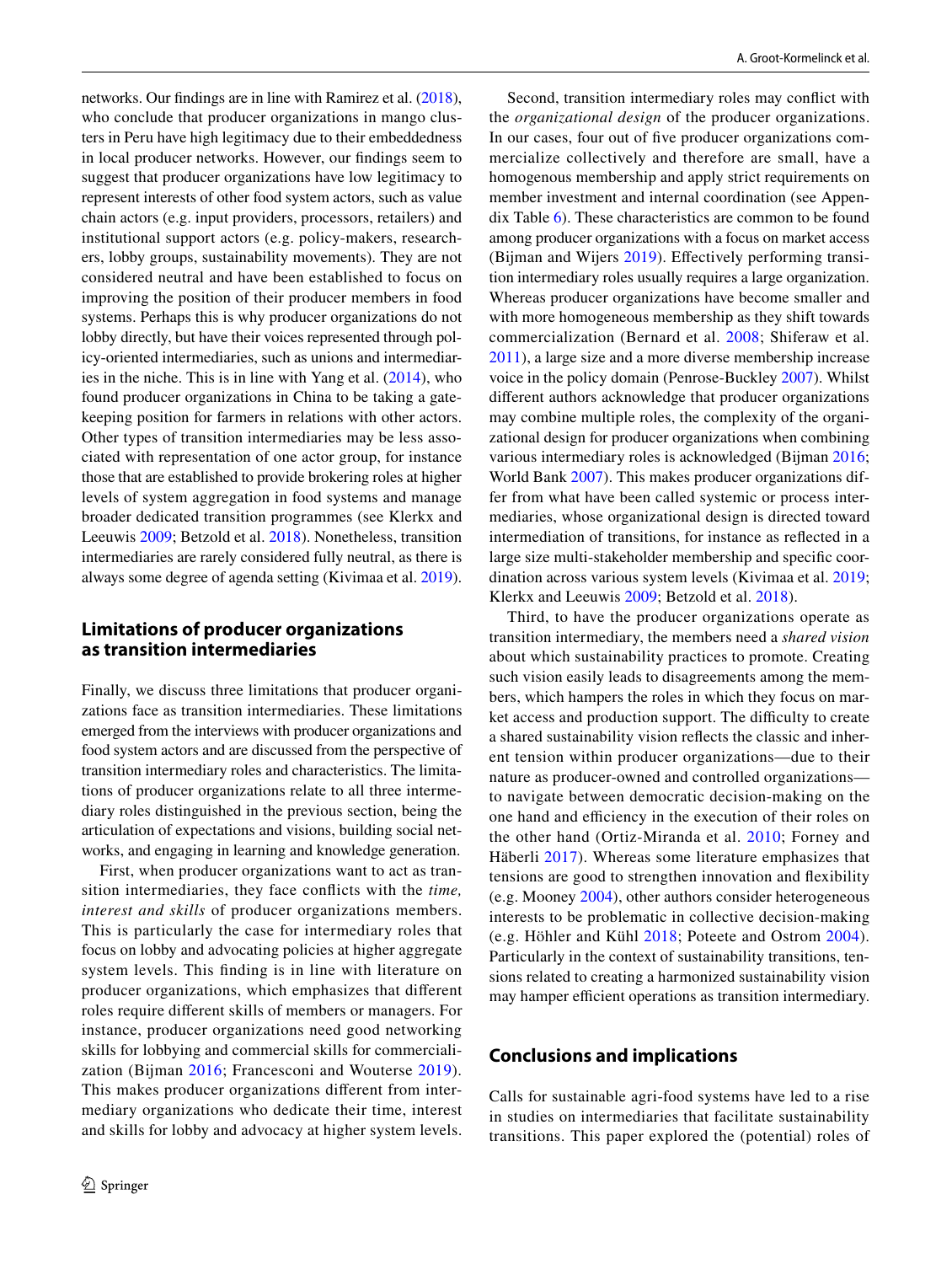producer organizations as transition intermediaries in supporting producers to adopt sustainable production practices. Ten qualitative case studies were conducted in organic (niche) and conventional (regime) vegetable systems in Uruguay. We provide theoretical implications and contributions, give recommendations for practice and policy, and discuss limitations and directions for future research.

## **Theoretical implications and contributions**

The frst conclusion is that the *classic intermediary roles of producer organizations also address the needs of producers to adopt more sustainable production practices.* Producer organizations facilitate production support, produce organic inputs, and create various organic value chains that are built on diferent sustainability objectives. To a lesser extent, producer organizations participate in lobbying for sustainability policies and engage in sustainable community development activities. Although producer organizations were initially established for classical economic and socio-political reasons, four out of fve producer organizations increasingly take up sustainabilityenhancing roles—which addresses needs of producers in their transition to sustainable food systems. We found that conventional producer organizations support sustainable production practices in the regime and form the basis for the emergence of organic producer organizations in the niche. We found that organic producer organizations take up additional roles to fll market and institutional voids in the niche and contribute to more sustainable production practices in the regime. These fndings add insights, for instance to Bui et al. ([2016\)](#page-19-9) and Smith [\(2007](#page-22-17)), on regimeniche interactions in conventional and organic food systems. Our fndings also bridge the two main literature streams on producer organizations and respond to pleas for converging rather than diverging perspectives on producer collective action (Forney and Häberli [2017;](#page-20-11) Stock et al. [2014\)](#page-22-5).

The second conclusion is that *producer organizations mostly function as implicit transition intermediaries.* We contribute to the rapidly growing literature on transition intermediaries in agri-food system (e.g. El Bilali [2020;](#page-20-0) van Lente et al. [2020\)](#page-23-16) by showing how classic intermediary roles of producer organizations also function as transition intermediary roles (Kivimaa [2014\)](#page-21-22). In addition, based on an exploration of transition intermediary characteristics of producer organizations (Kivimaa et al. [2019\)](#page-21-1), we argue that the potential of producer organizations lies in their ability to operate as implicit transition intermediaries, facilitated by their embeddedness in rural networks and high legitimacy in representing producer interests. Due to the diversity in their roles and by refraining from taking a strong normative position, producer organizations align several pathways of food system transitions. For instance, producer organizations align with incremental sustainable intensifcation pathways in the regime (Struik and Kuyper [2017\)](#page-22-20), as well as with more transformative (agro)ecological pathways that support transitions within the niche or from regime to niche (Tittonell et al. [2016;](#page-23-5) Wezel et al. [2020\)](#page-23-7).

The third conclusion is that *producer organizations have the potential to be more explicitly positioned as transition intermediaries, however this position comes with limitations.* While there are diverse types of producer organizations, each playing its own transition intermediary role, producer organizations may not be well-equipped to fulfl the role of the systemic transition intermediary that promotes transformative change at the level of the overall food system. Such systemic intermediation would require producer organizations to bridge within and across large networks of actors (Kanda et al. [2020](#page-21-23)), take a stronger normative position, and have the legitimacy to represent the interests of all food system actors (Mignon and Kanda [2018\)](#page-21-2)*.* We found that formulating a shared sustainability vision may lead to internal tensions in the producer organization. We also found that a systemic intermediation role conficts with the organization's current organizational design as well as with the time, interests and skills of the members. These limitations contribute to literature on producer organizations with regards to organizational design and performance—for instance when dealing with group size, member heterogeneity and conficting visions (Poteete and Ostrom [2004](#page-22-32); Mooney [2004\)](#page-22-24). Finally, by applying the literature of transition intermediaries to producer organizations, we gained insights into the potential and limitations of producer organizations as specifc transition intermediaries in food systems.

# **Recommendations for practice and policy**

We provide three recommendations for producer organizations and policymakers. First, we encourage leaders of producer organizations to acknowledge the (new) roles they have to play in supporting their members in transitions to sustainable food systems. With the increased sustainability challenges in food systems, producer organizations need to rethink their support to members and add activities that help members to adopt sustainable production practices. At the same time, producer organizations may not be well equipped to take up too many diferent roles. The democratic decisionmaking structure and the reliance on members for board and staff functions entail limitations on the range of activities that a producer organization can efectively carry out.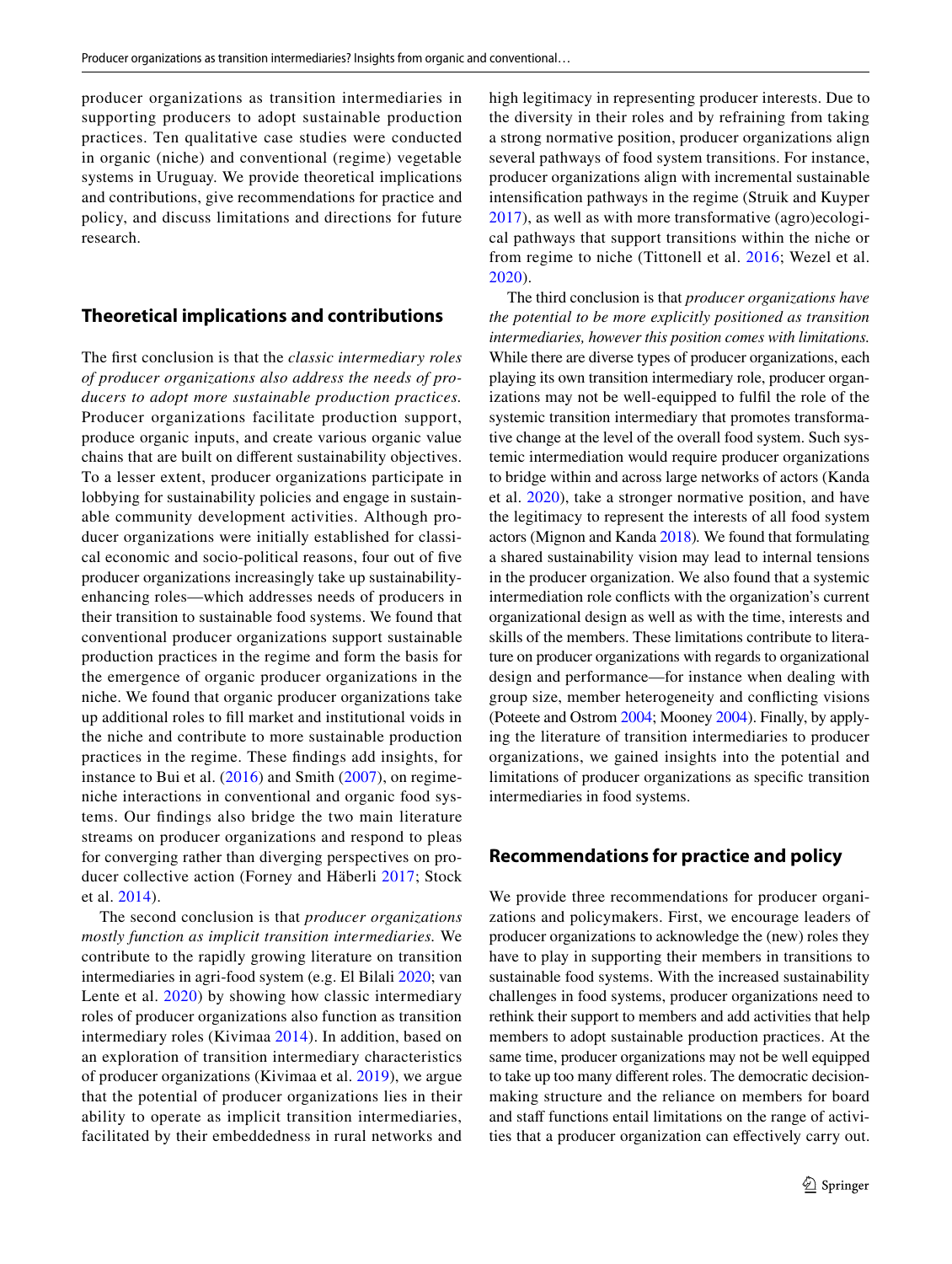Heterogeneity in membership poses governance challenges (Höhler and Kühl [2018](#page-21-29)), while a broad range of activities in the producer organization presents management challenges (Bernard and Tafesse [2012](#page-19-24)).

Second, we advise producer organizations as well as policy makers to acknowledge the complementarity of diferent producer organizations for the transition towards sustainable food systems. Our fndings showed the diversity among producer organizations, with each organization making an idiosyncratic contribution to the transition. Producer organizations may provide specialized extension, certifcation, input provision and other services (World Bank [2007;](#page-23-2) Kilelu et al. [2017](#page-21-3)), which give structural and tailored support for diverse sustainability practices of producers (Hinrichs [2014](#page-21-0)). For leaders of producer organizations this implies maintaining focus in the main activities of the organization; for policy makers this implies acknowledging that diferent types of producer organizations may need diferent public support or regulation.

This brings us to our third recommendation, specifcally for policy makers, to promote an institutional landscape that allows the development and growth of diferent types of producer organizations, each of them performing a specifc but complementary role as transition intermediary. Public policies may provide direct fnancial and technical support to producers making a sustainability transformation within their regime or niche. Public policies may also furnish an institutional environment in which diferent producer organizations can prosper, each with its specifc intermediary role. In addition, policy makers, or more likely administrators, may perform coordination roles among the various policies and diferent producer organizations that all promote sustainability transitions.

# **Limitations and future research**

This paper has not been without empirical limitations. Interviews have focused on roles and characteristics of producer organizations in food systems, without detailing on topics such as the perceptions of respondents on the roles producer organizations should play – for instance, on the extent to which they consider themselves as transition intermediaries. Besides, our data is cross-sectional. Although our data revealed implicit time dimensions, for instance showing how support from conventional producer organizations led to the rise of organic producer organizations, we did not include process questions to measure how roles of producer organizations changed over time. Considering that intermediary roles are likely to change during transition processes (van Lente et al. [2020](#page-23-16)), we recommend future research to collect process data (Langley [1999](#page-21-30)), for instance in a longitudinal study design.

Another topic that was out of the scope of this study was the positioning of producer organizations as diferent types of transition intermediaries (for instance, following the typology of Kivimaa et al. [2019\)](#page-21-1). Our data seems to suggest that whereas characteristics of producer organizations do not ft one archetype transition intermediary, conventional producer organizations resemble mostly regime-type intermediaries, whereas organic producer organizations resemble mostly grassroots intermediaries. Some organic producer organizations thereby seem to ft incremental ftand-conform intermediation, whilst others seem to pursue more radical stretch-and-transform intermediation to the existing regime (Smith and Raven [2012\)](#page-22-14). Such positioning of producer organizations as diferent types of transition intermediaries in regime and niche food systems is an interesting venue for future research. Finally, we encourage future research to study producer organizations as transition intermediaries in diferent country and commodity food systems—as to further advance our understanding on their potential and limitations in facilitating sustainable food system transitions.

**Appendix**

| <b>Table 6</b> Data sources in the first<br>step of data collection | Topic                  | Primary interviews $(N=6)$                                                                                                                | Secondary data                                                                                                                  |
|---------------------------------------------------------------------|------------------------|-------------------------------------------------------------------------------------------------------------------------------------------|---------------------------------------------------------------------------------------------------------------------------------|
|                                                                     | Producer organizations | Union of rural support<br>organizations (1)<br>Union of agricultural coop-<br>eratives $(1)$<br>Agroecology network (1)<br>PO advisor (1) | Latest cooperative census data (INE 2009)<br>Cooperative sector report (FIDA and CCU 2014)                                      |
|                                                                     | Food system            | Public research institute (1)<br>University researcher (1)                                                                                | Conventional (Ackermann 2014; Aldabe and<br>Dogliotti 2014)<br>Organic (Dogliotti et al. 2014; Santos and Peraz-<br>zoli $2015$ |

<span id="page-17-0"></span>**Table 6** Data source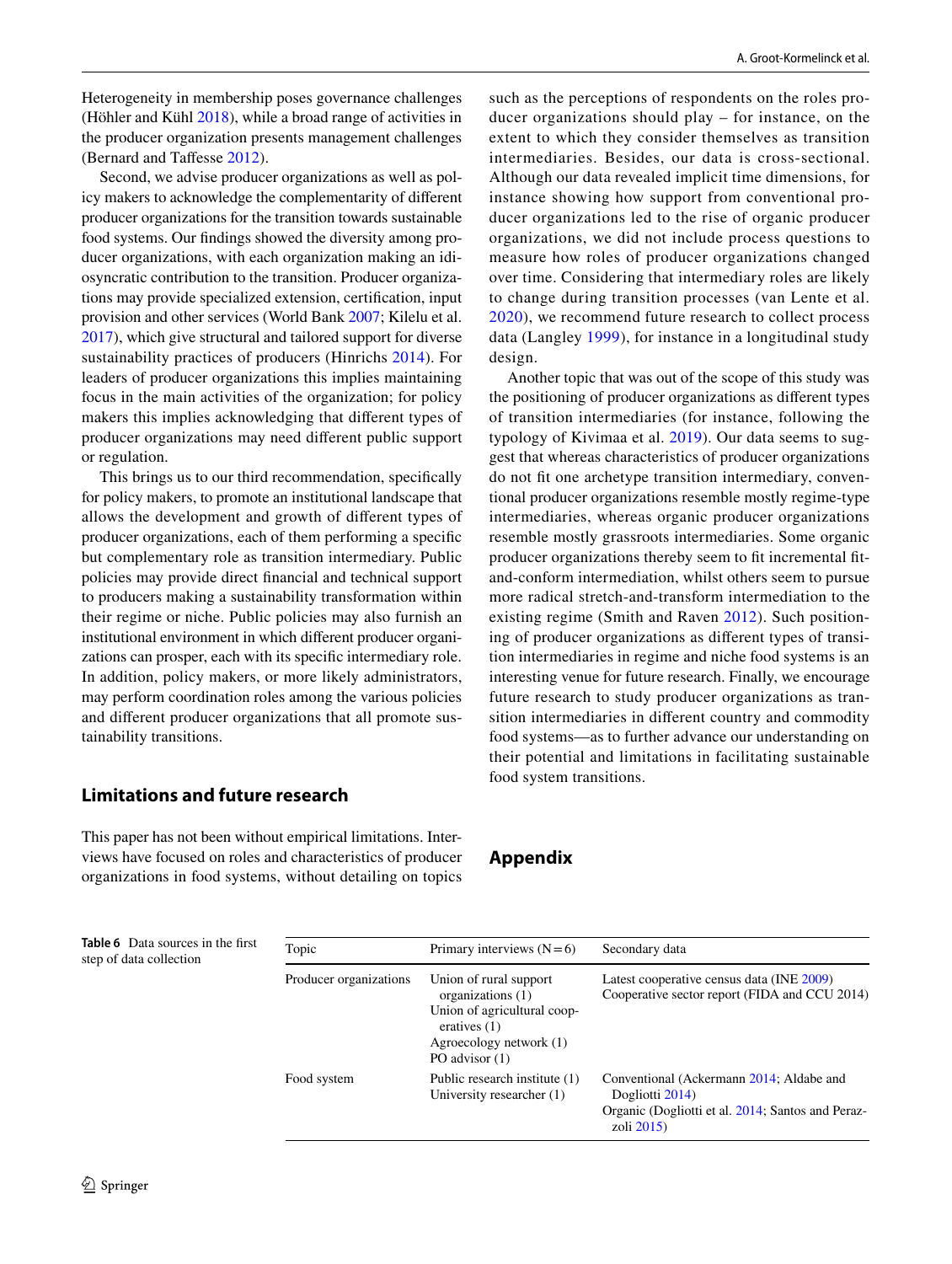| Organizational charac-<br>teristics | POs in conventional food system |                                                              | POs in organic food system                         |                |                                                                                                         |
|-------------------------------------|---------------------------------|--------------------------------------------------------------|----------------------------------------------------|----------------|---------------------------------------------------------------------------------------------------------|
|                                     | Rural support associa-<br>tion  | 2. Marketing coopera-<br>tive with institutional<br>contract | 3. Informal producer<br>group with direct<br>sales |                | 4. Marketing coopera- 5. Marketing coopera-<br>tive with its own shop tive with supermarket<br>contract |
| Size (members)                      | Large $(30-100)$                | Small $(10-20)$                                              | Small $(6-15)$                                     | Small $(5-12)$ | Small $(8-9)$                                                                                           |
| Formalization                       | Semi-formal                     | Formal                                                       | Informal                                           | Formal         | Formal                                                                                                  |
| Member type                         | Various                         | Vegetables                                                   | Various                                            | Vegetables     | Vegetables                                                                                              |
| Member investment                   | N <sub>0</sub>                  | <b>Yes</b>                                                   | No                                                 | Yes            | <b>Yes</b>                                                                                              |
| Internal coordination               | Low                             | High                                                         | Medium                                             | High           | High                                                                                                    |

<span id="page-18-0"></span>**Table 7** Organizational characteristics of producer organizations in conventional and organic food system

### <span id="page-18-1"></span>**Table 8** Topic list of interviews

| Interview topics               | Producer organizations                                                                                                                                                                                                                                              | Food system actors                                                                           |
|--------------------------------|---------------------------------------------------------------------------------------------------------------------------------------------------------------------------------------------------------------------------------------------------------------------|----------------------------------------------------------------------------------------------|
| <b>Activities</b>              | Outlining activities of POs<br>Objectives in activities<br>Target group in activities (producer organizations)<br>members/other actors from current system/producers<br>from other system/other actors from other system)<br>Sustainability component in activities | Support activities to POs (to which PO, in which<br>system)<br>Objectives behind activities  |
| Organizational characteristics | General characteristics (reason for establishment, size,<br>formality, type members, member investment, year<br>establishment)<br>Sustainability objectives and values<br>Internal challenges in executing activities                                               | Perceived internal challenges of POs in executing<br>activities                              |
| Food system relations          | Relation with food system actors (which actors, type of Relations with POs<br>relation, type of support)                                                                                                                                                            | Relation with other actors in systems<br>General institutional support to system transitions |

# <span id="page-18-2"></span>**Table 9** Coding rules for data analysis and conceptualization

| Theoretical framework            | Recoding interview topics                                                                                                                                                               |
|----------------------------------|-----------------------------------------------------------------------------------------------------------------------------------------------------------------------------------------|
| <b>Sustainability support</b>    | Target group in activities; Sustainability component in activities—Table 3                                                                                                              |
| <b>Producers' needs</b>          | PO activities—Table 4                                                                                                                                                                   |
| Production                       | Support production practices; create production inputs; exchange production knowledge; exchange tools and<br>machinery                                                                  |
| Value chain                      | Create output market access; exchange knowledge about commercialization                                                                                                                 |
| Institutional support            | Participate in lobby activities; participate in certification activities; Participate in research and extension activities                                                              |
| <b>Intermediary roles</b>        | PO activities—Table 2                                                                                                                                                                   |
| Market access                    | Create input (e.g. produce organic seedlings or pest control inputs) or output market access (e.g. collective com-<br>mercialization of produce)                                        |
| Production support               | Support production practices (e.g. provide information, training, extension on more sustainable production prac-<br>tices; share machinery and equipment)                               |
| Lobby for policies               | Establish, promote, or improve current or new policies, regulations, support instruments (e.g. lobby for more<br>sustainable legislation)                                               |
| Community development            | Support non-producers in the food system (e.g. participate in educational activities for schools, attend research<br>seminars and workshops, provide welfare services in the community) |
| <b>Transition intermediaries</b> | Interview topics—Table 5                                                                                                                                                                |
| Level of action                  | Relations of POs with food systems actors; target group in activities                                                                                                                   |
| Emergence                        | Objectives in activities; reason for establishment                                                                                                                                      |
| Goal of intermediation           | Sustainability objectives; internal challenges in executing activities                                                                                                                  |
| Normative position               | Values; relations of POs with food system actors                                                                                                                                        |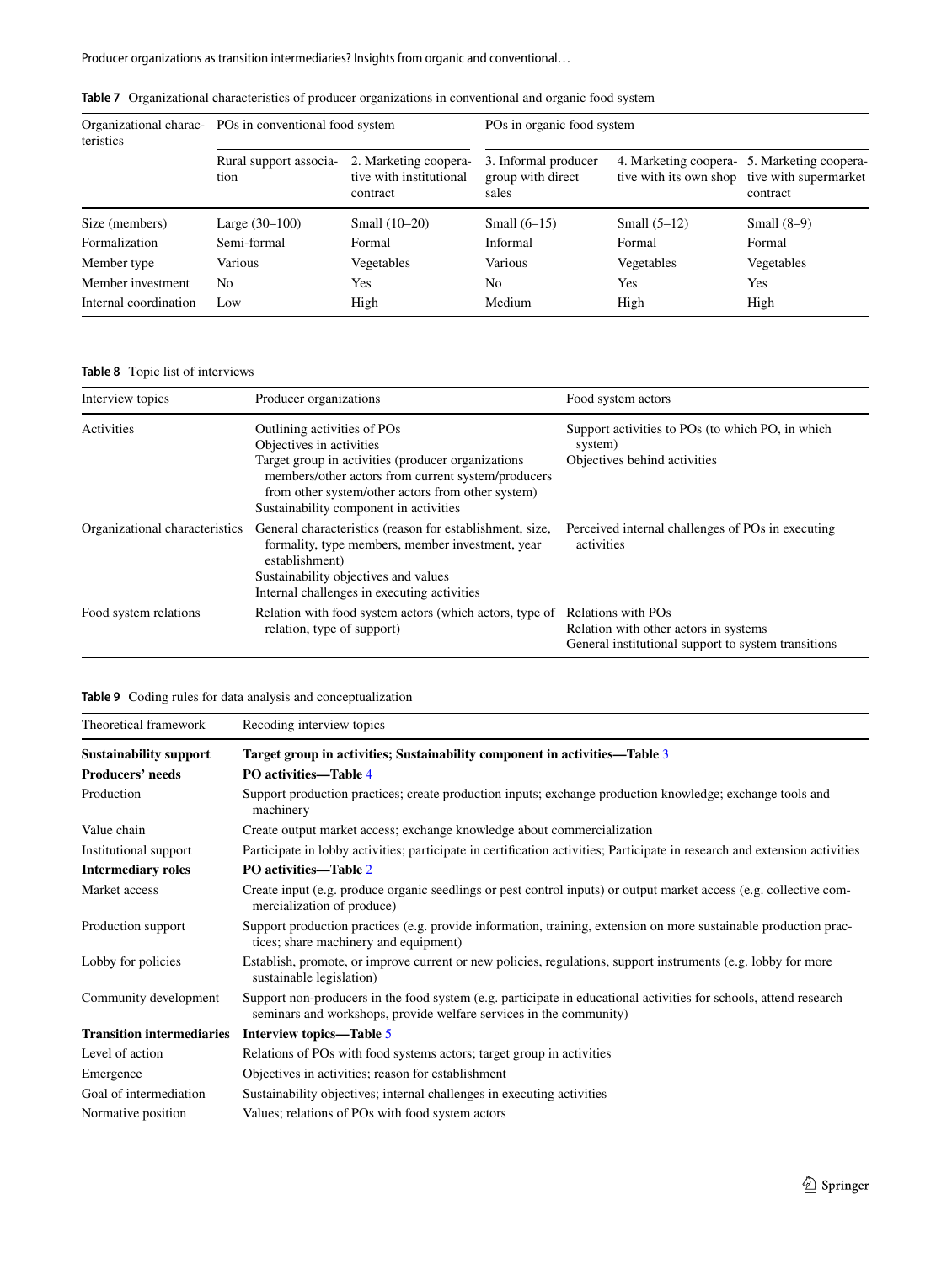**Acknowledgements** Funding comes from Wageningen University & Research internal funds (Wageningen School of Social Sciences fund). We also gratefully acknowledge the support of the HortEco project.

**Funding** Wageningen University Fund, Wageningen School of Social Sciences (WASS), Annemarie Groot-Kormelinck, HortEco Project (W 08.250.304).

**Open Access** This article is licensed under a Creative Commons Attribution 4.0 International License, which permits use, sharing, adaptation, distribution and reproduction in any medium or format, as long as you give appropriate credit to the original author(s) and the source, provide a link to the Creative Commons licence, and indicate if changes were made. The images or other third party material in this article are included in the article's Creative Commons licence, unless indicated otherwise in a credit line to the material. If material is not included in the article's Creative Commons licence and your intended use is not permitted by statutory regulation or exceeds the permitted use, you will need to obtain permission directly from the copyright holder. To view a copy of this licence, visit <http://creativecommons.org/licenses/by/4.0/>.

# **References**

- <span id="page-19-4"></span>Ackermann, M. N. 2014. Horticultura: situación y perspectivas [Horticulture: situation and perspectives]. In OPYPA & MGAP (Eds.), *Anuario 2014. [Annuals 2014. Agricultural sectoral analysis]* (p. 650).
- <span id="page-19-20"></span>Ajates Gonzalez, R. 2017. Going back to go forwards? From multistakeholder cooperatives to Open Cooperatives in food and farming. *Journal of Rural Studies* 53: 278–290. [https://doi.org/10.](https://doi.org/10.1016/j.jrurstud.2017.02.018) [1016/j.jrurstud.2017.02.018.](https://doi.org/10.1016/j.jrurstud.2017.02.018)
- <span id="page-19-25"></span>Aldabe, L., and S. Dogliotti. 2014. Plan Estratégico Para El Sector Hortícola [Strategic plan for the horticultural sector]. Montevideo.
- <span id="page-19-3"></span>Anderson, C.R., L. Brushett, T. Gray, and H. Renting. 2014. Working together to build cooperative food systems. *Journal of Agriculture, Food Systems, and Community Development* 4 (3): 3–9. [https://doi.org/10.5304/jafscd.2014.043.017.](https://doi.org/10.5304/jafscd.2014.043.017)
- <span id="page-19-7"></span>Anderson, C.R., C. Maughan, and M.P. Pimbert. 2019. Transformative agroecology learning in Europe: Building consciousness, skills and collective capacity for food sovereignty. *Agriculture and Human Values* 36 (3): 531–547. [https://doi.org/10.1007/](https://doi.org/10.1007/s10460-018-9894-0) [s10460-018-9894-0](https://doi.org/10.1007/s10460-018-9894-0).
- <span id="page-19-0"></span>Barrett, C.B., T.G. Benton, K.A. Cooper, J. Fanzo, R. Gandhi, M. Herrero, …, S. Wood. 2020. Bundling innovations to transform agri-food systems. *Nature Sustainability* 3 (12): 974–976. [https://doi.org/10.1038/s41893-020-00661-8.](https://doi.org/10.1038/s41893-020-00661-8)
- <span id="page-19-24"></span>Bernard, T., and A.S. Tafesse. 2012. Returns to scope? Smallholders' commercialisation through multipurpose cooperatives in Ethiopia. *Journal of African Economies* 21 (3): 440–464. [https://doi.org/10.1093/jae/ejs002.](https://doi.org/10.1093/jae/ejs002)
- <span id="page-19-23"></span>Bernard, T., A.S. Tafesse, and E. Gabre-Madhin. 2008. Impact of cooperatives on smallholders' commercialization behavior: Evidence from Ethiopia. *Agricultural Economics* 39 (2): 147–161. [https://doi.org/10.1111/j.1574-0862.2008.00324.x.](https://doi.org/10.1111/j.1574-0862.2008.00324.x)
- <span id="page-19-1"></span>Betzold, A., A.L. Carew, G.K. Lewis, and H. Lovell. 2018. The emergence, articulation and negotiation of a new food industry initiative in rural Australia: Boundary object, organisation or triple helix model? *Sociologia Ruralis* 58 (4): 867–885. [https://doi.](https://doi.org/10.1111/soru.12211) [org/10.1111/soru.12211](https://doi.org/10.1111/soru.12211).
- <span id="page-19-22"></span>Bijman, J. 2016. The changing nature of farmer collective action: introduction to the book. In *Cooperatives, economic democratization*

*and rural development*, ed. J. Bijman, R. Muradian, and J. Schuurman, 320. Cheltenham: Edward Elgar Publishers.

- Bijman, J. 2018. Exploring the sustainability of the cooperative model in dairy: The case of the Netherlands. *Sustainability (Switzerland)*.<https://doi.org/10.3390/su10072498>.
- <span id="page-19-2"></span>Bijman, J., and M. Hanisch. 2020. Understanding the heterogeneity among agricultural cooperatives. In *CIRIEC* (Vol. 13). [https://](https://doi.org/10.1515/mt-1999-417-807) [doi.org/10.1515/mt-1999-417-807](https://doi.org/10.1515/mt-1999-417-807)
- <span id="page-19-15"></span>Bijman, J., M. Hanisch, and G. van der Sangen. 2014. Shifting control? The changes of internal governance in agricultural cooperatives in the EU. *Annals of Public and Cooperative Economics* 85 (4): 641–661. <https://doi.org/10.1111/apce.12055>.
- <span id="page-19-18"></span>Bijman, J., and G. Wijers. 2019. Exploring the inclusiveness of producer cooperatives. *Current Opinion in Environmental Sustainability* 41: 74–79. [https://doi.org/10.1016/j.cosust.2019.11.005.](https://doi.org/10.1016/j.cosust.2019.11.005)
- <span id="page-19-19"></span>Bizikova, L., E. Nkonya, M. Minah, M. Hanisch, R.M.R. Turaga, C.I. Speranza, et al. 2020. A scoping review of the contributions of farmers' organizations to smallholder agriculture. *Nature Food* 1 (10): 620–630.<https://doi.org/10.1038/s43016-020-00164-x>.
- <span id="page-19-11"></span>Bommarco, R., D. Kleijn, and S.G. Potts. 2013. Ecological intensifcation: Harnessing ecosystem services for food security. *Trends in Ecology and Evolution* 28 (4): 230–238. [https://doi.org/10.](https://doi.org/10.1016/j.tree.2012.10.012) [1016/j.tree.2012.10.012.](https://doi.org/10.1016/j.tree.2012.10.012)
- <span id="page-19-8"></span>Bui, S. 2021. Enacting transitions—the combined efect of multiple niches in whole system reconfguration. *Sustainability (Switzerland)* 13 (11): 1–21. [https://doi.org/10.3390/su13116135.](https://doi.org/10.3390/su13116135)
- <span id="page-19-9"></span>Bui, S., A. Cardona, C. Lamine, and M. Cerf. 2016. Sustainability transitions: Insights on processes of niche-regime interaction and regime reconfguration in agri-food systems. *Journal of Rural Studies* 48: 92–103. [https://doi.org/10.1016/j.jrurstud.2016.10.](https://doi.org/10.1016/j.jrurstud.2016.10.003) [003.](https://doi.org/10.1016/j.jrurstud.2016.10.003)
- <span id="page-19-6"></span>Buttel, F. 2006. Sustaining the unsustainable: agro-food systems and environment in the modern world. In *The handbook of rural studies*, ed. P. Cloke, T.K. Marsden, and P.H. Mooney, 213– 229. London: Sage. <https://doi.org/10.4135/9781848608016>.
- <span id="page-19-16"></span>Cechin, A., J. Bijman, S. Pascucci, and O. Omta. 2013. Decomposing the member relationship in agricultural cooperatives: implications for commitment. *Agribusiness* 29 (1): 39–61. [https://doi.](https://doi.org/10.1002/agr.21321) [org/10.1002/agr.21321](https://doi.org/10.1002/agr.21321).
- <span id="page-19-21"></span>Colnago, P., W.A.H. Rossing, and S. Dogliotti. 2021. Closing sustainability gaps on family farms: Combining on-farm co-innovation and model-based explorations. *Agricultural Systems* 188: 103017. [https://doi.org/10.1016/j.agsy.2020.103017.](https://doi.org/10.1016/j.agsy.2020.103017)
- <span id="page-19-12"></span>Cook, M.L. 1995. The future of agricultural a neo-institutional cooperatives: Approach. *American Journal of Agricultural Economics* 77 (5): 1153–1159.
- <span id="page-19-13"></span>Cook, M.L. 2018. A life cycle explanation of cooperative longevity. *Sustainability*.<https://doi.org/10.3390/su10051586>.
- <span id="page-19-14"></span>Cook, M.L., and F. Chaddad. 2004. Redesigning cooperative boundaries: The emergence of new models. *American Journal of Agricultural Economics* 86 (5): 1249–1253.
- <span id="page-19-5"></span>Darnhofer, I. 2014. Contributing to a transition to sustainability of agri-food systems: Potentials and pitfalls for organic farming. In *Organic farming, prototype for sustainable agricultures: prototype for sustainable agricultures*, vol. 9789400779, ed. S. Bellon and S. Pernvern, 1–489. Dordrecht: Springer.
- <span id="page-19-10"></span>Darnhofer, I., T. Lindenthal, R. Bartel-Kratochvil, and W. Zollitsch. 2010. Conventionalisation of organic farming practices: From structural criteria towards an assessment based on organic principles. *Agronomy for Sustainable Development* 30: 67–81. [https://doi.org/10.1007/978-94-007-0394-0\\_18](https://doi.org/10.1007/978-94-007-0394-0_18).
- <span id="page-19-17"></span>De Herde, V., P.V. Baret, and K. Maréchal. 2020. Coexistence of cooperative models as structural answer to lock-ins in diversifcation pathways: The case of the walloon dairy sector. *Frontiers in Sustainable Food Systems*. [https://doi.org/10.3389/](https://doi.org/10.3389/fsufs.2020.584542) [fsufs.2020.584542](https://doi.org/10.3389/fsufs.2020.584542).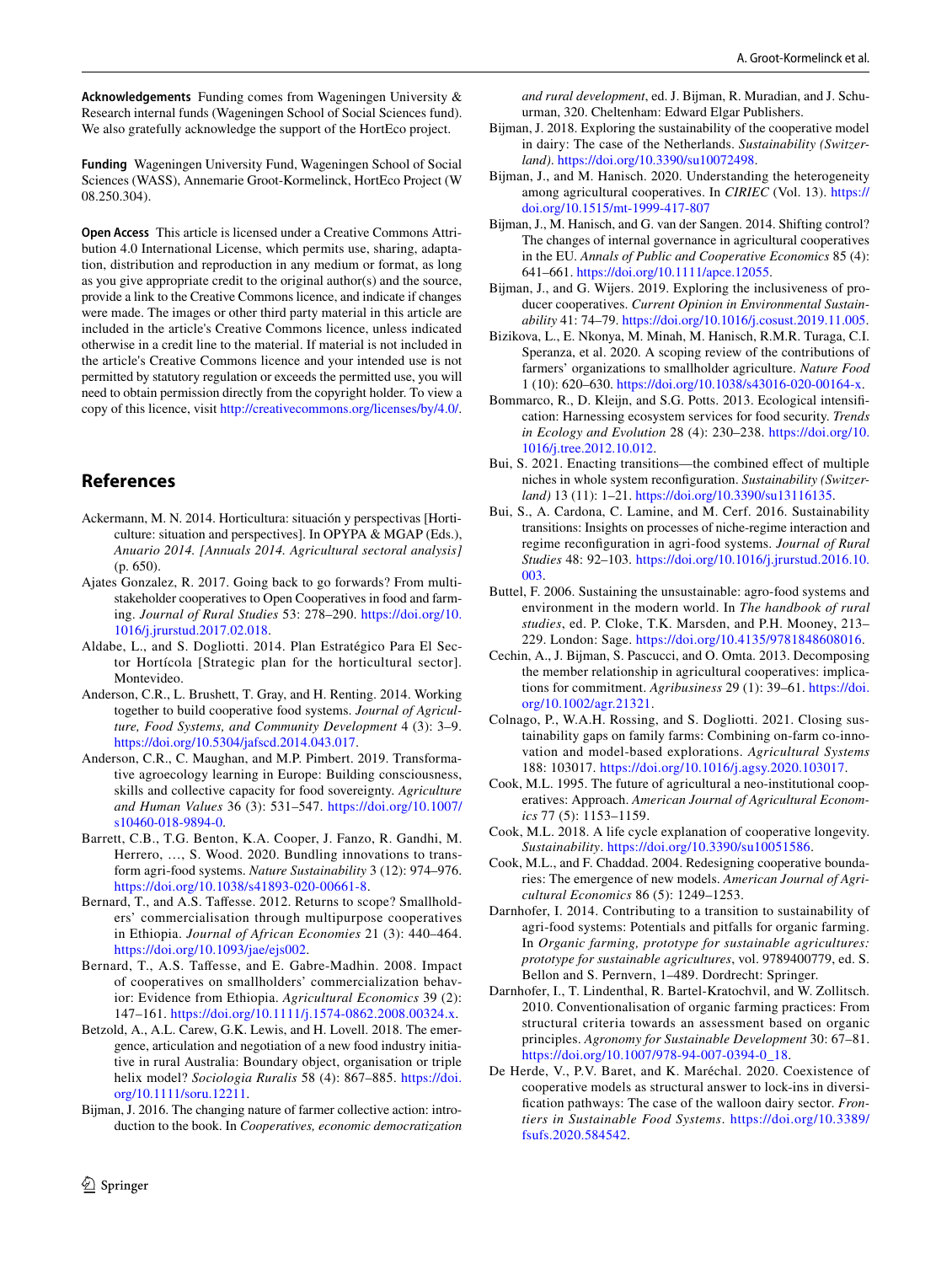- <span id="page-20-29"></span>de los Ríos, I., M. Rivera, and C. García. 2016. Redefning rural prosperity through social learning in the cooperative sector: 25 years of experience from organic agriculture in Spain. *Land Use Policy* 54: 85–94. [https://doi.org/10.1016/j.landusepol.](https://doi.org/10.1016/j.landusepol.2016.02.009) [2016.02.009.](https://doi.org/10.1016/j.landusepol.2016.02.009)
- <span id="page-20-9"></span>DIEA-MGAP. 2011. *Censo General Agropecuario 2011. [General agricultural census 2011. Final results]*. Montevideo, Uruguay.
- <span id="page-20-8"></span>Dogliotti, S., M. C. García, S. Pelufo, J. P. Dieste, A. J. Pedemonte, G. F. Bacigalupe, … , W. A. H. Rossing. 2014. Co-innovation of family farm systems: A systems approach to sustainable agriculture. *Agricultural Systems, 126,* 76–86. [https://doi.org/10.1016/j.](https://doi.org/10.1016/j.agsy.2013.02.009) [agsy.2013.02.009](https://doi.org/10.1016/j.agsy.2013.02.009)
- <span id="page-20-32"></span>Dubois, A., and L.E. Gadde. 2002. Systematic combining: An abductive approach to case research. *Journal of Business Research* 55 (7): 553–560. [https://doi.org/10.1016/S0148-2963\(00\)00195-8](https://doi.org/10.1016/S0148-2963(00)00195-8).
- <span id="page-20-19"></span>Dumont, A.M., P. Gasselin, and P.V. Baret. 2020. Transitions in agriculture: Three frameworks highlighting coexistence between a new agroecological confguration and an old, organic and conventional confguration of vegetable production in Wallonia (Belgium). *Geoforum* 108: 98–109. [https://doi.org/10.1016/j.geofo](https://doi.org/10.1016/j.geoforum.2019.11.018) [rum.2019.11.018.](https://doi.org/10.1016/j.geoforum.2019.11.018)
- <span id="page-20-20"></span>Dunn, J.R. 1988. Basic cooperative principles and their relationship to selected practices. *Journal of Cooperatives* 3: 83–93.
- <span id="page-20-18"></span>Edler, J., and J. Fagerberg. 2017. Innovation policy: What, why, and how. *Oxford Review of Economic Policy* 33 (1): 2–23. [https://doi.](https://doi.org/10.1093/oxrep/grx001) [org/10.1093/oxrep/grx001.](https://doi.org/10.1093/oxrep/grx001)
- <span id="page-20-0"></span>El Bilali, H. 2020. Transition heuristic frameworks in research on agro-food sustainability transitions. *Environment, Development and Sustainability* 22 (3): 1693–1728. [https://doi.org/10.1007/](https://doi.org/10.1007/s10668-018-0290-0) [s10668-018-0290-0](https://doi.org/10.1007/s10668-018-0290-0).
- <span id="page-20-17"></span>Elzen, B., A.M. Augustyn, M. Barbier, and B. van Mierlo. 2017. *Agroecological transitions. Changes and breakthroughs in the making*. Wageningen: Wageningen University & Research.
- <span id="page-20-6"></span>Emery, S.B., J. Forney, and S. Wynne-Jones. 2017. The more-thaneconomic dimensions of cooperation in food production. *Journal of Rural Studies* 53: 229–235. [https://doi.org/10.1016/j.jrurstud.](https://doi.org/10.1016/j.jrurstud.2017.05.017) [2017.05.017](https://doi.org/10.1016/j.jrurstud.2017.05.017).
- <span id="page-20-12"></span>Ericksen, P.J. 2008. Conceptualizing food systems for global environmental change research. *Global Environmental Change* 18 (1): 234–245. <https://doi.org/10.1016/j.gloenvcha.2007.09.002>.
- <span id="page-20-27"></span>Fałkowski, J., A. Chlebicka, and B. Łopaciuk-Gonczaryk. 2017. Social relationships and governing collaborative actions in rural areas: Some evidence from agricultural producer groups in Poland. *Journal of Rural Studies* 49 (1305): 104–116. [https://doi.org/10.](https://doi.org/10.1016/j.jrurstud.2016.11.010) [1016/j.jrurstud.2016.11.010.](https://doi.org/10.1016/j.jrurstud.2016.11.010)
- <span id="page-20-33"></span>FAO. 2015. *Training manual for organic agriculture*. Thousand Oaks: Sage.
- <span id="page-20-31"></span>FIDA, and CCU. 2014. Contribución del Cooperativismo al Desarrollo de la Agricultura Familiar en el Uruguay [Contribution of Cooperatives to the Development of Family Farming in Uruguay]. In *Seminario Internacional sobre Cooperativismo en la Agricultura Familiar*. Foz de Iguazu.
- <span id="page-20-24"></span>Fonte, M., and I. Cucco. 2017. Cooperatives and alternative food networks in Italy. The long road towards a social economy in agriculture. *Journal of Rural Studies* 53: 291–302. [https://doi.org/10.](https://doi.org/10.1016/j.jrurstud.2017.01.019) [1016/j.jrurstud.2017.01.019.](https://doi.org/10.1016/j.jrurstud.2017.01.019)
- <span id="page-20-26"></span>Forney, J., and I. Häberli. 2016. Introducing 'seeds of change' into the food system? Localisation strategies in the Swiss dairy industry. *Sociologia Ruralis* 2: 135–156. [https://doi.org/10.1111/soru.](https://doi.org/10.1111/soru.12072) [12072.](https://doi.org/10.1111/soru.12072)
- <span id="page-20-11"></span>Forney, J., and I. Häberli. 2017. Co-operative values beyond hybridity: The case of farmers' organisations in the Swiss dairy sector. *Journal of Rural Studies* 53: 236–246. [https://doi.org/10.1016/j.](https://doi.org/10.1016/j.jrurstud.2017.04.003) [jrurstud.2017.04.003.](https://doi.org/10.1016/j.jrurstud.2017.04.003)
- <span id="page-20-1"></span>Forssell, S., and L. Lankoski. 2014. The sustainability promise of alternative food networks: An examination through "alternative"

characteristics. *Agriculture and Human Values* 32 (1): 63–75. [https://doi.org/10.1007/s10460-014-9516-4.](https://doi.org/10.1007/s10460-014-9516-4)

- <span id="page-20-34"></span>Francesconi, G.N., and F. Wouterse. 2019. Building the managerial capital of agricultural cooperatives in Africa. *Annals of Public and Cooperative Economics* 90 (1): 141–159. [https://doi.org/10.](https://doi.org/10.1111/apce.12218) [1111/apce.12218.](https://doi.org/10.1111/apce.12218)
- <span id="page-20-13"></span>Gaitán-Cremaschi, D., L. Klerkx, J. Duncan, J. Trienekens, C. Huenchuleo, S. Dogliotti, …, W. A. H. Rossing. 2019. Characterizing diversity of food systems in view of sustainability transitions. A review. *Agronomy for Sustainable Development*. [https://doi.org/](https://doi.org/10.1007/s13593-018-0550-2) [10.1007/s13593-018-0550-2](https://doi.org/10.1007/s13593-018-0550-2)
- <span id="page-20-14"></span>Garibaldi, L.A., B. Gemmill-Herren, R. D'Annolfo, B.E. Graeub, S.A. Cunningham, and T.D. Breeze. 2017. Farming approaches for greater biodiversity, livelihoods, and food security. *Trends in Ecology and Evolution* 32 (1): 68–80. [https://doi.org/10.1016/j.](https://doi.org/10.1016/j.tree.2016.10.001) [tree.2016.10.001.](https://doi.org/10.1016/j.tree.2016.10.001)
- <span id="page-20-10"></span>Gazzano, I., and A. Gómez Perazzoli. 2017. Agroecology in Uruguay. *Agroecology and Sustainable Food Systems* 41 (3–4): 380–400. [https://doi.org/10.1080/21683565.2017.1286533.](https://doi.org/10.1080/21683565.2017.1286533)
- <span id="page-20-16"></span>Geels, F.W. 2019. Socio-technical transitions to sustainability: A review of criticisms and elaborations of the Multi-Level Perspective. *Current Opinion in Environmental Sustainability* 39: 187–201. <https://doi.org/10.1016/j.cosust.2019.06.009>.
- <span id="page-20-15"></span>Gibbon, P., J. Bair, and S. Ponte. 2008. Governing global value chains: An introduction. *Economy and Society* 37 (3): 315–338. [https://](https://doi.org/10.1080/03085140802172656) [doi.org/10.1080/03085140802172656.](https://doi.org/10.1080/03085140802172656)
- <span id="page-20-4"></span>Gliedt, T., C.E. Hoicka, and N. Jackson. 2018. Innovation intermediaries accelerating environmental sustainability transitions. *Journal of Cleaner Production* 174: 1247–1261. [https://doi.org/10.](https://doi.org/10.1016/j.jclepro.2017.11.054) [1016/j.jclepro.2017.11.054.](https://doi.org/10.1016/j.jclepro.2017.11.054)
- <span id="page-20-2"></span>Goldberger, J.R. 2008. Non-governmental organizations, strategic bridge building, and the "scientization" of organic agriculture in Kenya. *Agriculture and Human Values* 25 (2): 271–289. [https://](https://doi.org/10.1007/s10460-007-9098-5) [doi.org/10.1007/s10460-007-9098-5.](https://doi.org/10.1007/s10460-007-9098-5)
- <span id="page-20-22"></span>Goodman, D. 1999. Agro-food studies in the 'Age of Ecology.' *Sociologia Ruralis* 39 (1): 17–38.
- <span id="page-20-23"></span>Goodman, D., S. Cruz, E.M. Dupuis, and M.K. Goodman. 2011. *Alternative food networks*. New York: Routledge. [https://doi.org/10.](https://doi.org/10.4324/9780203804520) [4324/9780203804520](https://doi.org/10.4324/9780203804520).
- <span id="page-20-21"></span>Grashuis, J. 2020. Agricultural frm survival: The case of farmer cooperatives in the United States. *Agribusiness* 36 (1): 79–93. [https://](https://doi.org/10.1002/agr.21612) [doi.org/10.1002/agr.21612](https://doi.org/10.1002/agr.21612).
- <span id="page-20-5"></span>Grashuis, J., and Y. Su. 2019. A review of the empirical literature on farmer cooperatives: Performance, ownership and governance, fnance, and member attitude. *Annals of Public and Cooperative Economics* 90 (1): 77–102. <https://doi.org/10.1111/apce.12205>.
- <span id="page-20-7"></span>Groot Kormelinck, A., J. Bijman, and J. Trienekens. 2019. Characterizing producer organizations: The case of organic versus conventional vegetables in Uruguay. *Journal of Rural Studies* 69 (March): 65–75. <https://doi.org/10.1016/j.jrurstud.2019.04.012>.
- <span id="page-20-25"></span>Groot Kormelinck, A., C. Plaisier, R. Muradian, and R. Ruben. 2016. Social capital and agricultural cooperatives: Experimental evidence from Ethiopia. In *Cooperatives, economic democratization and rural development*, ed. J. Bijman, J. Schuurman, and R. Muradian, 123–150. Cheltenham: Edward Elgar Publishing.
- <span id="page-20-28"></span>Hanisch, M. 2016. Cooperatives in rural development and poverty alleviation. In *Cooperatives, economic democratization and rural development*, ed. J. Bijman, R. Muradian, and J. Schuurman, 48–74. London: Edward Elgar Publishers.
- <span id="page-20-30"></span>Hargreaves, T., S. Hielscher, G. Seyfang, and A. Smith. 2013. Grassroots innovations in community energy: The role of intermediaries in niche development. *Global Environmental Change* 23 (5): 868–880. [https://doi.org/10.1016/j.gloenvcha.2013.02.008.](https://doi.org/10.1016/j.gloenvcha.2013.02.008)
- <span id="page-20-3"></span>Hermans, F., D. Roep, and L. Klerkx. 2016. Scale dynamics of grassroots innovations through parallel pathways of transformative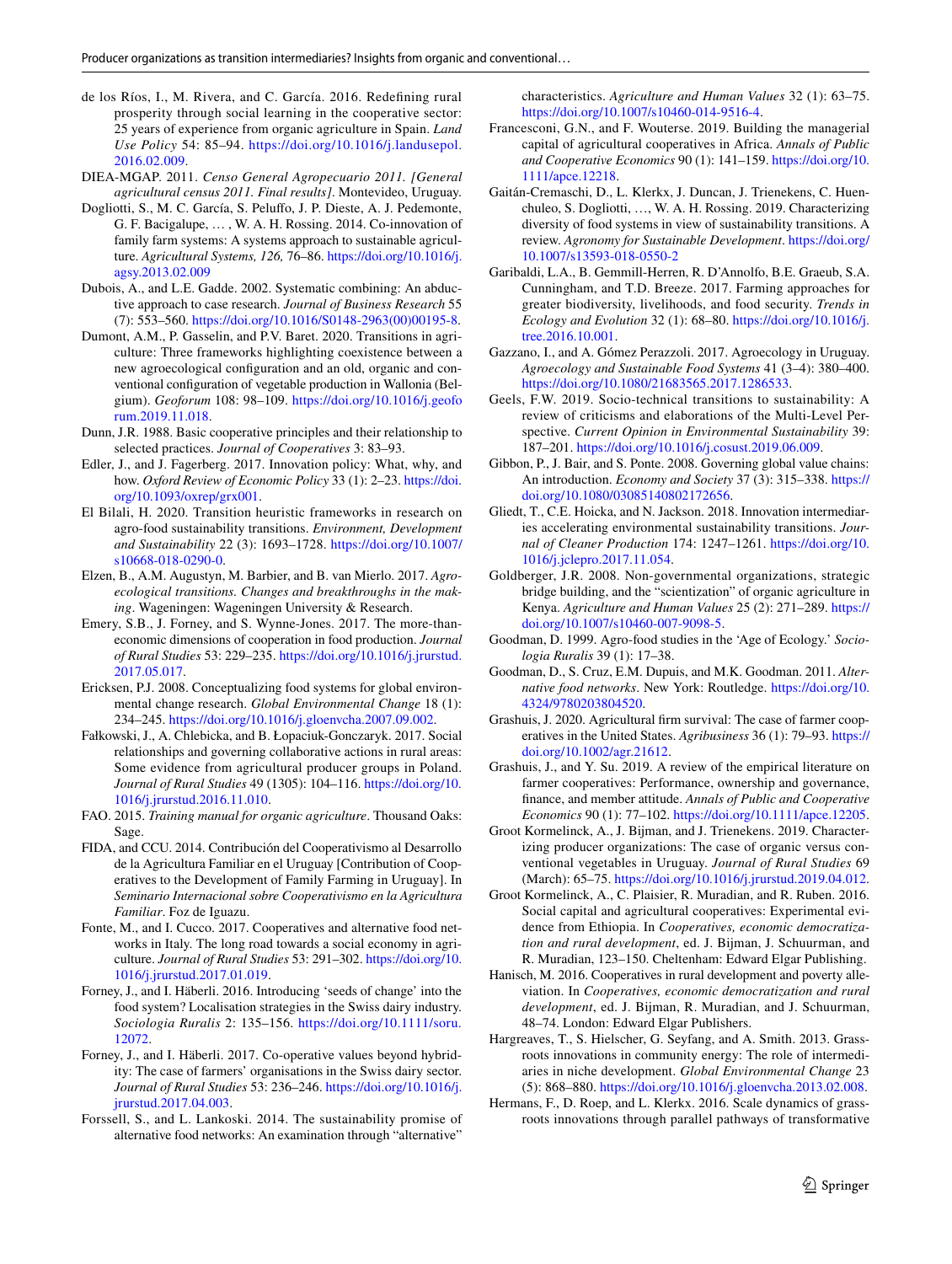change. *Ecological Economics* 130: 285–295. [https://doi.org/10.](https://doi.org/10.1016/j.ecolecon.2016.07.011) [1016/j.ecolecon.2016.07.011](https://doi.org/10.1016/j.ecolecon.2016.07.011).

- <span id="page-21-20"></span>Hinrichs, C.C. 2003. The practice and politics of food system localization. *Journal of Rural Studies* 19 (1): 33–45. [https://doi.org/10.](https://doi.org/10.1016/S0743-0167(02)00040-2) [1016/S0743-0167\(02\)00040-2](https://doi.org/10.1016/S0743-0167(02)00040-2).
- <span id="page-21-0"></span>Hinrichs, C.C. 2014. Transitions to sustainability: A change in thinking about food systems change? *Agriculture and Human Values* 31: 143–155. [https://doi.org/10.1007/s10460-014-9479-5.](https://doi.org/10.1007/s10460-014-9479-5)
- <span id="page-21-29"></span>Höhler, J., and R. Kühl. 2018. Dimensions of member heterogeneity in cooperatives and their impact on organization—a literature review. *Annals of Public and Cooperative Economics* 89 (4): 697–712. <https://doi.org/10.1111/apce.12177>.
- IFOAM. 2003. Training Manual for Organic Agriculture in the Tropics. Retrieved from<http://www.fao.org/3/ca4048en/ca4048en.pdf>
- <span id="page-21-31"></span>INE. 2009. Censo Nacional de Cooperativas y Sociedades de Fomento Rural [National census on Cooperatives and Rural Support Associations]. Retrieved from [https://www.ine.gub.uy/documents/](https://www.ine.gub.uy/documents/10181/326048/Censo+Nacional+de+Cooperativas+y+Sociedades+de+Fomento+Rural+2008+-+2009/9c5138e8-e330-4363-a455-4d9ad936fd86) [10181/326048/Censo+Nacional+de+Cooperativas+y+Socie](https://www.ine.gub.uy/documents/10181/326048/Censo+Nacional+de+Cooperativas+y+Sociedades+de+Fomento+Rural+2008+-+2009/9c5138e8-e330-4363-a455-4d9ad936fd86) [dades+de+Fomento+Rural+2008+-+2009/9c5138e8-e330-](https://www.ine.gub.uy/documents/10181/326048/Censo+Nacional+de+Cooperativas+y+Sociedades+de+Fomento+Rural+2008+-+2009/9c5138e8-e330-4363-a455-4d9ad936fd86) [4363-a455-4d9ad936fd86](https://www.ine.gub.uy/documents/10181/326048/Censo+Nacional+de+Cooperativas+y+Sociedades+de+Fomento+Rural+2008+-+2009/9c5138e8-e330-4363-a455-4d9ad936fd86)
- <span id="page-21-11"></span>Ingram, J. 2015. Framing niche-regime linkage as adaptation: An analysis of learning and innovation networks for sustainable agriculture across Europe. *Journal of Rural Studies* 40: 59–75. <https://doi.org/10.1016/j.jrurstud.2015.06.003>.
- <span id="page-21-21"></span>Iyabano, A.H., L. Klerkx, G. Faure, and A. Toillier. 2021. Farmers' Organizations as innovation intermediaries for agroecological innovations in Burkina Faso. *International Journal of Agricultural Sustainability*. [https://doi.org/10.1080/14735903.2021.](https://doi.org/10.1080/14735903.2021.2002089) [2002089.](https://doi.org/10.1080/14735903.2021.2002089)
- <span id="page-21-23"></span>Kanda, W., M. Kuisma, P. Kivimaa, and O. Hjelm. 2020. Conceptualising the systemic activities of intermediaries in sustainability transitions. *Environmental Innovation and Societal Transitions*. <https://doi.org/10.1016/j.eist.2020.01.002>.
- <span id="page-21-27"></span>Kennedy, B.L. 2018. Deduction, induction, and abduction. In *The SAGE handbook of qualitative data collection*, ed. U. Flick, 49–64. London: Sage.<https://doi.org/10.4135/9781526416070>.
- <span id="page-21-3"></span>Kilelu, C.W., L. Klerkx, and C. Leeuwis. 2017. Supporting smallholder commercialisation by enhancing integrated coordination in agrifood value chains: Experiences with dairy hubs in Kenya. *Experimental Agriculture* 53 (2): 269–287. [https://doi.org/10.](https://doi.org/10.1017/S0014479716000375) [1017/S0014479716000375.](https://doi.org/10.1017/S0014479716000375)
- <span id="page-21-22"></span>Kivimaa, P. 2014. Government-afliated intermediary organisations as actors in system-level transitions. *Research Policy* 43 (8): 1370–1380.<https://doi.org/10.1016/j.respol.2014.02.007>.
- <span id="page-21-1"></span>Kivimaa, P., W. Boon, S. Hyysalo, and L. Klerkx. 2019. Towards a typology of intermediaries in sustainability transitions: A systematic review and a research agenda. *Research Policy* 48 (4): 1062–1075.<https://doi.org/10.1016/j.respol.2018.10.006>.
- <span id="page-21-28"></span>Klerkx, L. 2020. Advisory services and transformation, plurality and disruption of agriculture and food systems: Towards a new research agenda for agricultural education and extension studies. *The Journal of Agricultural Education and Extension* 26 (2): 131–140. [https://doi.org/10.1080/1389224X.2020.1738046.](https://doi.org/10.1080/1389224X.2020.1738046)
- <span id="page-21-25"></span>Klerkx, L., and C. Leeuwis. 2009. Establishment and embedding of innovation brokers at diferent innovation system levels: Insights from the Dutch agricultural sector. *Technological Forecasting and Social Change* 76: 849–860. [https://doi.org/10.1016/j.techf](https://doi.org/10.1016/j.techfore.2008.10.001) [ore.2008.10.001.](https://doi.org/10.1016/j.techfore.2008.10.001)
- <span id="page-21-10"></span>Köhler, J., F.W. Geels, F. Kern, J. Markard, E. Onsongo, A. Wieczorek, …, P. Wells. 2019. An agenda for sustainability transitions research: State of the art and future directions. *Environmental Innovation and Societal Transitions* 31 (January): 1–32. [https://](https://doi.org/10.1016/j.eist.2019.01.004) [doi.org/10.1016/j.eist.2019.01.004](https://doi.org/10.1016/j.eist.2019.01.004).
- <span id="page-21-15"></span>Laforge, J.M.L., C.R. Anderson, and S.M. McLachlan. 2017. Governments, grassroots, and the struggle for local food systems: Containing, coopting, contesting and collaborating. *Agriculture*

*and Human Values* 34 (3): 663–681. [https://doi.org/10.1007/](https://doi.org/10.1007/s10460-016-9765-5) [s10460-016-9765-5](https://doi.org/10.1007/s10460-016-9765-5).

- <span id="page-21-14"></span>Lamine, C. 2011. Transition pathways towards a robust ecologization of agriculture and the need for system redesign. Cases from organic farming and IPM. *Journal of Rural Studies* 27 (2): 209– 219. [https://doi.org/10.1016/j.jrurstud.2011.02.001.](https://doi.org/10.1016/j.jrurstud.2011.02.001)
- <span id="page-21-30"></span>Langley, A. 1999. Strategies for theorizing from process. *The Academy of Management Review* 24 (4): 691–710. [https://doi.org/10.5465/](https://doi.org/10.5465/amr.1999.2553248) [amr.1999.2553248](https://doi.org/10.5465/amr.1999.2553248).
- <span id="page-21-8"></span>Le Gal, P.Y., P. Dugué, G. Faure, and S. Novak. 2011. How does research address the design of innovative agricultural production systems at the farm level? A Review. *Agricultural Systems* 104 (9): 714–728.<https://doi.org/10.1016/j.agsy.2011.07.007>.
- <span id="page-21-5"></span>Levidow, L., M. Pimbert, and G. Vanloqueren. 2014. Agroecological research: Conforming—or transforming the dominant agro-food regime? *Agroecology and Sustainable Food Systems* 38 (10): 1127–1155. <https://doi.org/10.1080/21683565.2014.951459>.
- <span id="page-21-4"></span>Lucas, V., P. Gasselin, and J.D. Van Der Ploeg. 2019. Local inter-farm cooperation: A hidden potential for the agroecological transition in northern agricultures. *Agroecology and Sustainable Food Systems* 43 (2): 145–179. [https://doi.org/10.1080/21683565.2018.](https://doi.org/10.1080/21683565.2018.1509168) [1509168.](https://doi.org/10.1080/21683565.2018.1509168)
- <span id="page-21-16"></span>Luo, J., H. Han, F. Jia, and H. Dong. 2020. Agricultural Co-operatives in the western world: A bibliometric analysis. *Journal of Cleaner Production* 273: 122945. [https://doi.org/10.1016/j.jclepro.2020.](https://doi.org/10.1016/j.jclepro.2020.122945) [122945](https://doi.org/10.1016/j.jclepro.2020.122945).
- <span id="page-21-9"></span>Markard, J., R. Raven, and B. Truffer. 2012. Sustainability transitions: An emerging feld of research and its prospects. *Research Policy* 41 (6): 955–967. [https://doi.org/10.1016/j.respol.2012.02.013.](https://doi.org/10.1016/j.respol.2012.02.013)
- <span id="page-21-17"></span>Markelova, H., R. Meinzen-Dick, J. Hellin, and S. Dohrn. 2009. Collective action for smallholder market access. *Food Policy* 34 (1): 1–7. <https://doi.org/10.1016/j.foodpol.2008.10.001>.
- <span id="page-21-13"></span>Marsden, T. 2013. From post-productionism to refexive governance: Contested transitions in securing more sustainable food futures. *Journal of Rural Studies* 29: 123–134. [https://doi.org/10.1016/j.](https://doi.org/10.1016/j.jrurstud.2011.10.001) [jrurstud.2011.10.001.](https://doi.org/10.1016/j.jrurstud.2011.10.001)
- <span id="page-21-19"></span>Marsden, T., J. Banks, and G. Bristow. 2002. The social management of rural nature: Understanding agrarian-based rural development. *Environment and Planning A* 34 (5): 809–825. [https://doi.org/](https://doi.org/10.1068/a3427) [10.1068/a3427.](https://doi.org/10.1068/a3427)
- <span id="page-21-24"></span>Matschoss, K., and E. Heiskanen. 2017. Making it experimental in several ways: The work of intermediaries in raising the ambition level in local climate initiatives. *Journal of Cleaner Production* 169: 85–93. <https://doi.org/10.1016/j.jclepro.2017.03.037>.
- <span id="page-21-6"></span>McMichael, P. 2005. Global development and the corporate food regime. In *New directions in the sociology of global development*, ed. F.H. Buttel and P. McMichael, 265–299. Bingley: Emerald. [https://doi.org/10.1016/S1057-1922\(05\)11010-5.](https://doi.org/10.1016/S1057-1922(05)11010-5)
- <span id="page-21-7"></span>Melchior, I.C., and J. Newig. 2021. Governing transitions towards sustainable agriculture—taking stock of an emerging feld of research. *Sustainability (Switzerland)* 13 (2): 1–27. [https://doi.](https://doi.org/10.3390/su13020528) [org/10.3390/su13020528.](https://doi.org/10.3390/su13020528)
- <span id="page-21-12"></span>Meynard, J.M., M.H. Jeufroy, M. Le Bail, A. Lefèvre, M.B. Magrini, and C. Michon. 2017. Designing coupled innovations for the sustainability transition of agrifood systems. *Agricultural Systems* 157: 330–339.<https://doi.org/10.1016/j.agsy.2016.08.002>.
- <span id="page-21-26"></span>MGAP-Opypa. 2017. Análisis sectoral y cadenas productivas. Temas de política. Estudios. Anuario 2017 [Sectoral analysis and production chains. Annual 2017]. Montevideo, Uruguay.
- <span id="page-21-2"></span>Mignon, I., and W. Kanda. 2018. A typology of intermediary organizations and their impact on sustainability transition policies. *Environmental Innovation and Societal Transitions* 29: 100–113. <https://doi.org/10.1016/j.eist.2018.07.001>.
- <span id="page-21-18"></span>Mockshell, J., and J. Kamanda. 2018. Beyond the agroecological and sustainable agricultural intensifcation debate: Is blended sustainability the way forward? *International Journal of Agricultural*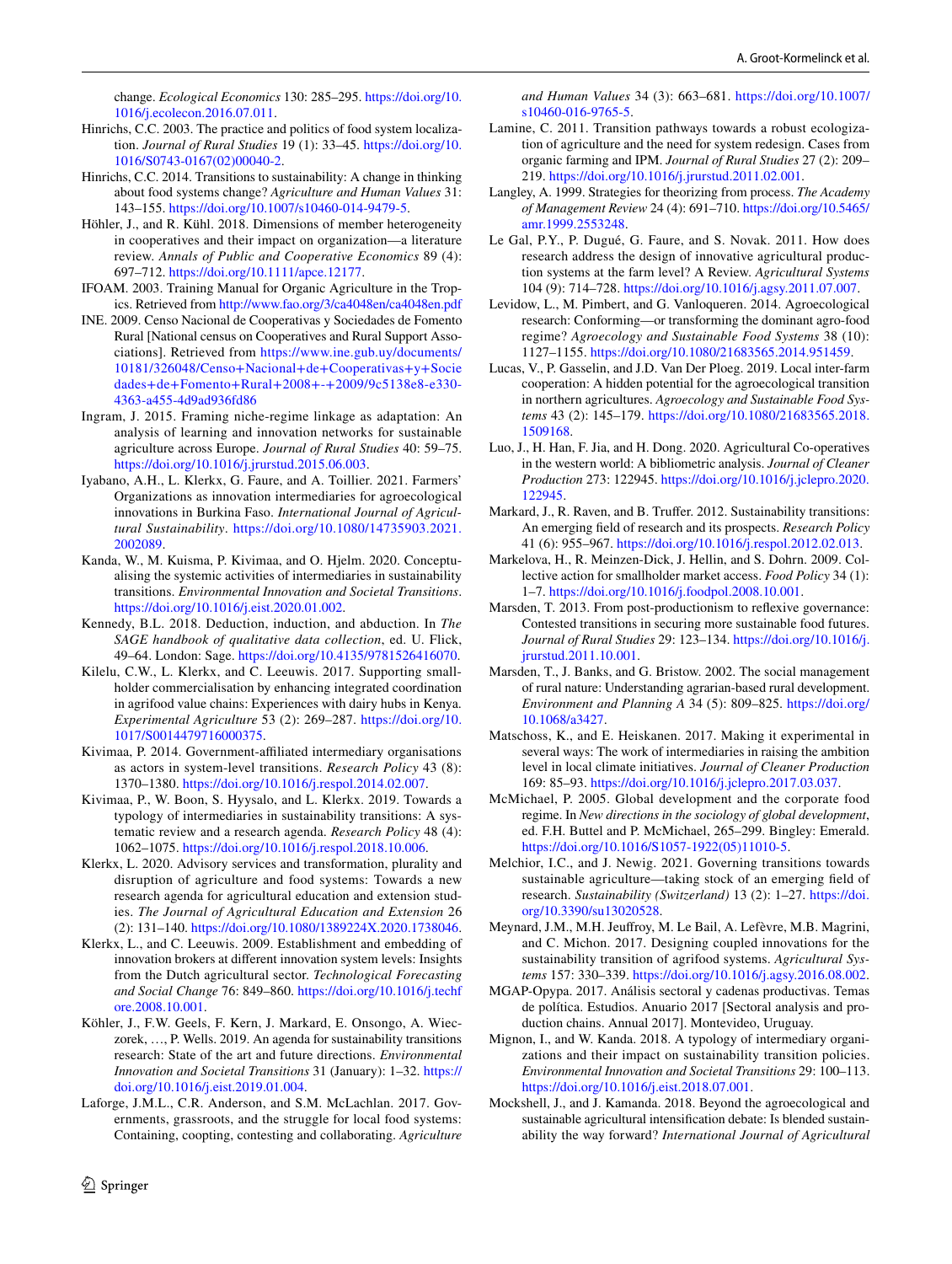*Sustainability* 16 (2): 127–149. [https://doi.org/10.1080/14735](https://doi.org/10.1080/14735903.2018.1448047) [903.2018.1448047.](https://doi.org/10.1080/14735903.2018.1448047)

- <span id="page-22-24"></span>Mooney, P.H. 2004. Democratizing rural economy: Institutional friction, sustainable struggle and the cooperative movement. *Rural Sociology* 69 (1): 76–98. [https://doi.org/10.1526/00360](https://doi.org/10.1526/003601104322919919) [1104322919919.](https://doi.org/10.1526/003601104322919919)
- <span id="page-22-27"></span>Moragues-Faus, A.M., and R. Sonnino. 2012. Embedding quality in the agro-food system: The dynamics and implications of place-making strategies in the olive oil sector of alto Palancia, Spain. *Sociologia Ruralis* 52 (2): 215–234. [https://doi.org/10.](https://doi.org/10.1111/j.1467-9523.2011.00558.x) [1111/j.1467-9523.2011.00558.x.](https://doi.org/10.1111/j.1467-9523.2011.00558.x)
- <span id="page-22-21"></span>Morgan, K., and J. Murdoch. 2000. Organic vs. conventional agriculture: Knowledge, power and innovation in the food chain. *Geoforum* 31 (2): 159–173. [https://doi.org/10.1016/S0016-](https://doi.org/10.1016/S0016-7185(99)00029-9) [7185\(99\)00029-9](https://doi.org/10.1016/S0016-7185(99)00029-9).
- <span id="page-22-25"></span>Mwambi, M., J. Bijman, and P. Mshenga. 2020. Which type of producer organization is (more) inclusive? Dynamics of farmers' membership and participation in the decision-making process. *Annals of Public and Cooperative Economics*. [https://doi.org/](https://doi.org/10.1111/apce.12269) [10.1111/apce.12269](https://doi.org/10.1111/apce.12269).
- <span id="page-22-18"></span>Nikol, L.J., and K. Jansen. 2021. Rethinking conventionalisation: A view from organic agriculture in the Global South. *Journal of Rural Studies*. <https://doi.org/10.1016/j.jrurstud.2021.07.001>.
- <span id="page-22-9"></span>Ollivier, G., D. Magda, A. Mazé, G. Plumecocq, and C. Lamine. 2018. Agroecological transitions: What can sustainability transition frameworks teach us? an ontological and empirical analysis. *Ecology and Society*. [https://doi.org/10.5751/](https://doi.org/10.5751/ES-09952-230205) [ES-09952-230205](https://doi.org/10.5751/ES-09952-230205).
- <span id="page-22-23"></span>Ortiz-Miranda, D., O.M. Moreno-Pérez, and A.M. Moragues-Faus. 2010. Innovative strategies of agricultural cooperatives in the framework of the new rural development paradigms: The case of the Region of Valencia (Spain). *Environment and Planning A* 42 (3): 661–677.<https://doi.org/10.1068/a42168>.
- <span id="page-22-4"></span>Papaoikonomou, E., and M. Ginieis. 2017. Putting the farmer's face on food: Governance and the producer–consumer relationship in local food systems. *Agriculture and Human Values* 34 (1): 53–67. <https://doi.org/10.1007/s10460-016-9695-2>.
- <span id="page-22-28"></span>Patton, M.Q. 2015. *Qualitative evaluation and research methods*, 4th ed. Newbury Park: Sage.
- <span id="page-22-26"></span>Penrose-Buckley, C. 2007. *Producer organisations*. Oxford: Oxfam Publishing. [https://doi.org/10.3362/9780855988357.](https://doi.org/10.3362/9780855988357)
- <span id="page-22-13"></span>Plumecocq, G., T. Debril, M. Duru, M.B. Magrini, J.P. Sarthou, and O. Therond. 2018. The plurality of values in sustainable agriculture models: Diverse lock-in and coevolution patterns. *Ecology and Society*. [https://doi.org/10.5751/ES-09881-230121.](https://doi.org/10.5751/ES-09881-230121)
- <span id="page-22-32"></span>Poteete, A.R., and E. Ostrom. 2004. In pursuit of comparable concepts and data about collective action. *Agricultural Systems* 82: 215–232. [https://doi.org/10.1016/j.agsy.2004.07.002.](https://doi.org/10.1016/j.agsy.2004.07.002)
- <span id="page-22-1"></span>Poulton, C., A.R. Dorward, and J. Kydd. 2010. The future of small farms: New directions for services, institutions, and intermediation. *World Development* 38 (10): 1413–1428. [https://doi.org/10.](https://doi.org/10.1016/j.worlddev.2009.06.009) [1016/j.worlddev.2009.06.009](https://doi.org/10.1016/j.worlddev.2009.06.009).
- <span id="page-22-7"></span>Pretty, J. 2008. Agricultural sustainability: Concepts, principles and evidence. *Philosophical Transactions of the Royal Society B: Biological Sciences* 363 (1491): 447–465. [https://doi.org/10.](https://doi.org/10.1098/rstb.2007.2163) [1098/rstb.2007.2163.](https://doi.org/10.1098/rstb.2007.2163)
- <span id="page-22-19"></span>Pretty, J., and Z.P. Bharucha. 2015. Integrated pest management for sustainable intensifcation of agriculture in Asia and Africa. *Insects* 6 (1): 152–182.<https://doi.org/10.3390/insects6010152>.
- <span id="page-22-2"></span>Ramirez, M., I. Clarke, and L. Klerkx. 2018. Analysing intermediary organisations and their infuence on upgrading in emerging agricultural clusters. *Environment and Planning A* 50 (6): 1314–1335.<https://doi.org/10.1177/0308518X17741316>.
- <span id="page-22-6"></span>Reganold, J.P., and J.M. Wachter. 2016. Organic agriculture in the twenty-frst century. *Nature Plants* 2 (February): 15221. [https://](https://doi.org/10.1038/nplants.2015.221) [doi.org/10.1038/nplants.2015.221.](https://doi.org/10.1038/nplants.2015.221)
- <span id="page-22-10"></span>Renting, H., T. Marsden, and J. Banks. 2003. Understanding alternative food networks: Exploring the role of short food supply chains in rural development. *Environment and Planning A* 35 (3): 393–411. [https://doi.org/10.1068/a3510.](https://doi.org/10.1068/a3510)
- <span id="page-22-31"></span>Rossi, A. 2017. Beyond food provisioning: The transformative potential of grassroots innovation around food. *Agriculture (Switzerland)* 7 (1): 9–14. <https://doi.org/10.3390/agriculture7010006>.
- <span id="page-22-3"></span>Rossing, W.A.H., A. Groot Kormelinck, F. Alliaume, S. Dogliotti, J. Duncan, C. Huenchuleo, …, D. Gaitán-cremaschi. 2020. Transitioning to the safe and just space inside ' the doughnut ' by means of agroecological niche food systems: Insights from Chile and Uruguay. *International Journal of Agriculture and Natural Resources* 47 (3): 295–311. [https://doi.org/10.7764/ijanr.v47i3.](https://doi.org/10.7764/ijanr.v47i3.2258) [2258.](https://doi.org/10.7764/ijanr.v47i3.2258)
- <span id="page-22-15"></span>Runhaar, H., L. Fünfschilling, A. van den Pol-Van Dasselaar, E.H.M. Moors, R. Temmink, and M. Hekkert. 2020. Endogenous regime change: Lessons from transition pathways in Dutch dairy farming. *Environmental Innovation and Societal Transitions* 36 (June): 137–150. [https://doi.org/10.1016/j.eist.2020.06.001.](https://doi.org/10.1016/j.eist.2020.06.001)
- <span id="page-22-33"></span>Santos, I.G., and A.G. Perazzoli. 2015. Agroecología En Uruguay. *Agroecología* 10 (2): 103–113.
- <span id="page-22-29"></span>Schreier, M. 2012. *Qualitative Content Analysis in Practice. In EBL-Schweitzer*. London: Sage.
- <span id="page-22-30"></span>Seyfang, G., and A. Smith. 2007. Grassroots innovations for sustainable development: Towards a new research and policy agenda. *Environmental Politics* 16 (4): 584–603. [https://doi.org/10.1080/](https://doi.org/10.1080/09644010701419121) [09644010701419121.](https://doi.org/10.1080/09644010701419121)
- <span id="page-22-8"></span>Shennan, C., T.J. Krupnik, G. Baird, H. Cohen, K. Forbush, R.J. Lovell, and E.M. Olimpi. 2017. Organic and conventional agriculture: A useful framing? *Annual Review of Environment and Resources* 42 (1): 317–346. [https://doi.org/10.1146/annurev](https://doi.org/10.1146/annurev-environ-110615-085750)[environ-110615-085750.](https://doi.org/10.1146/annurev-environ-110615-085750)
- <span id="page-22-0"></span>Shiferaw, B., J. Hellin, and G. Muricho. 2011. Improving market access and agricultural productivity growth in Africa: What role for producer organizations and collective action institutions? *Food Security* 3 (4): 475–489. <https://doi.org/10.1007/s12571-011-0153-0>.
- <span id="page-22-16"></span>Smith, A. 2006. Green niches in sustainable development: The case of organic food in the United Kingdom. *Environment and Planning C: Government and Policy* 24 (3): 439–458. [https://doi.org/10.](https://doi.org/10.1068/c0514j) [1068/c0514j.](https://doi.org/10.1068/c0514j)
- <span id="page-22-17"></span>Smith, A. 2007. Translating sustainabilities between green niches and socio-technical regimes. *Technology Analysis and Strategic Management* 19 (4): 427–450. [https://doi.org/10.1080/0953732070](https://doi.org/10.1080/09537320701403334) [1403334.](https://doi.org/10.1080/09537320701403334)
- <span id="page-22-14"></span>Smith, A., and R. Raven. 2012. What is protective space? Reconsidering niches in transitions to sustainability. *Research Policy* 41 (6): 1025–1036. <https://doi.org/10.1016/j.respol.2011.12.012>.
- <span id="page-22-22"></span>Soboh, R.A.M.E., A.O. Lansink, G. Giesen, and G. van Dijk. 2009. Performance measurement of the agricultural marketing cooperatives: The gap between theory and practice. *Review of Agricultural Economics* 31 (3): 446–469. [https://doi.org/10.1111/j.](https://doi.org/10.1111/j.1467-9353.2009.01448.x) [1467-9353.2009.01448.x](https://doi.org/10.1111/j.1467-9353.2009.01448.x).
- <span id="page-22-11"></span>Sonnino, R., and T. Marsden. 2006. Beyond the divide: Rethinking relationships between alternative and conventional food networks in Europe. *Journal of Economic Geography* 6 (2): 181–199. [https://doi.org/10.1093/jeg/lbi006.](https://doi.org/10.1093/jeg/lbi006)
- <span id="page-22-5"></span>Stock, P.V., J. Forney, S.B. Emery, and H. Wittman. 2014. Neoliberal natures on the farm: Farmer autonomy and cooperation in comparative perspective. *Journal of Rural Studies* 36: 411–422. <https://doi.org/10.1016/j.jrurstud.2014.06.001>.
- <span id="page-22-20"></span>Struik, P.C., and T.W. Kuyper. 2017. Sustainable intensification in agriculture: the richer shade of green. A review. *Agronomy for Sustainable Development*. [https://doi.org/10.1007/](https://doi.org/10.1007/s13593-017-0445-7) [s13593-017-0445-7](https://doi.org/10.1007/s13593-017-0445-7).
- <span id="page-22-12"></span>Therond, O., M. Duru, J. Roger-Estrade, and G. Richard. 2017. A new analytical framework of farming system and agriculture model